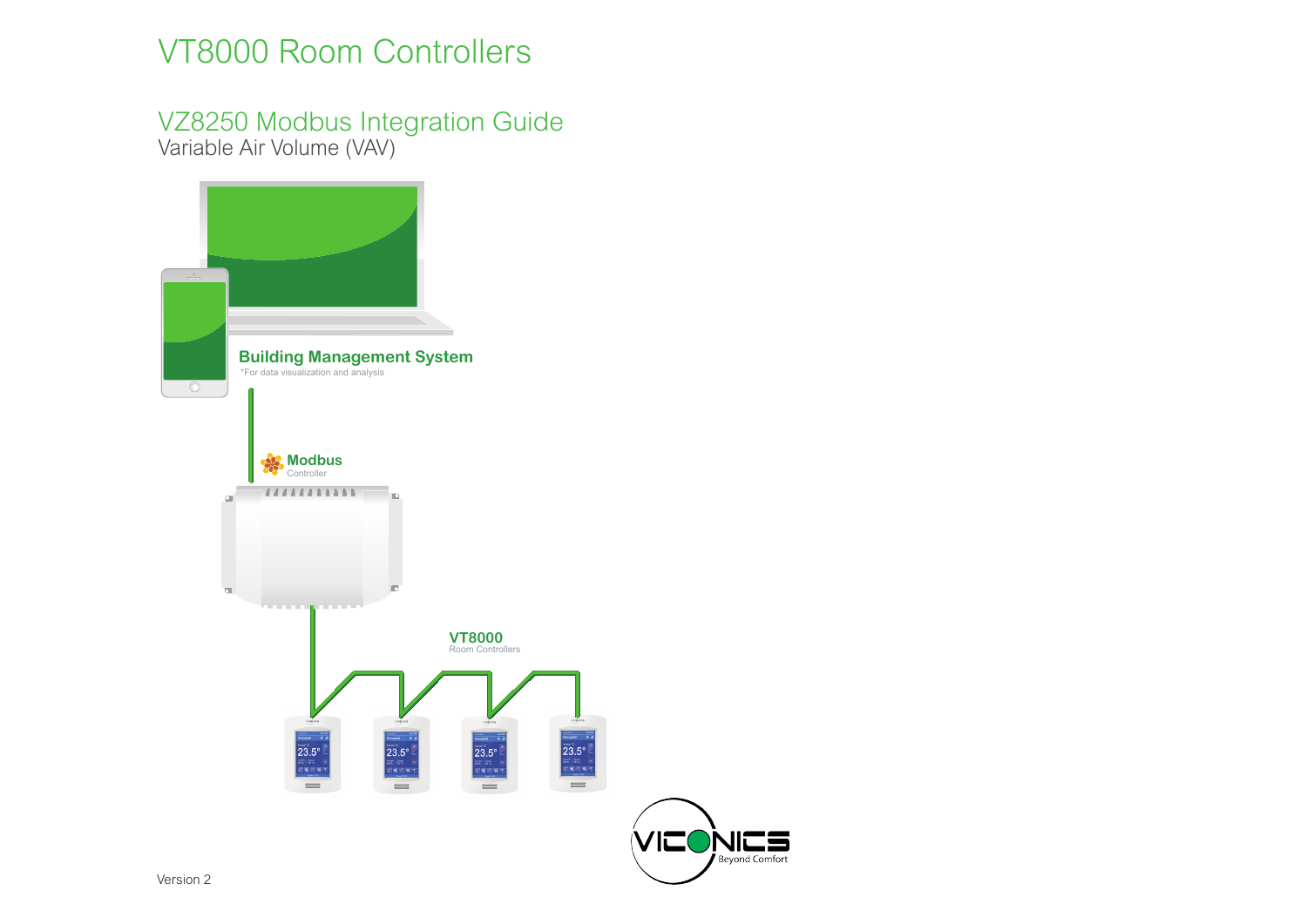#### **INTRODUCTION**

Modbus is an application-layer messaging protocol which is independent of the physical network layer. A Modbus serial line can be integrated into Modbus TCP networks, using simple gateways.

#### **MODBUS SPECIFICATIONS**

The VZ8250 Room Controller acts as a Modbus slave by using its RS485 port. As BACnet and Modbus use the same RS485 port, a setup menu allows switching between the two protocols.

#### **MODBUS SPECIFIC READ-ONLY POINTS**

The below points serve to identify the version Numbers for all VZ8250 Room Controllers.

| <b>Modbus point</b><br>type | <b>Description</b>        | <b>Modbus</b><br>functions available | <b>Modbus</b><br><b>Register</b> | <b>Modbus</b><br><b>Address</b> |
|-----------------------------|---------------------------|--------------------------------------|----------------------------------|---------------------------------|
| 16-bit Input                | <b>Hardware Revision</b>  | 4                                    | 9001                             | 39001                           |
| 16-bit Input                | Software Version Major    | 4                                    | 9002                             | 39002                           |
| 16-bit Input                | Software Version Minor    | 4                                    | 9003                             | 39003                           |
| 16-bit Input                | Software Version Revision | 4                                    | 9004                             | 39004                           |
| 16-bit Input                | Software Version Build    | 4                                    | 9005                             | 39005                           |
| 16-bit Input                | Model Number              | 4                                    | 9006                             | 39006                           |

### **TABLE OF CONTENTS**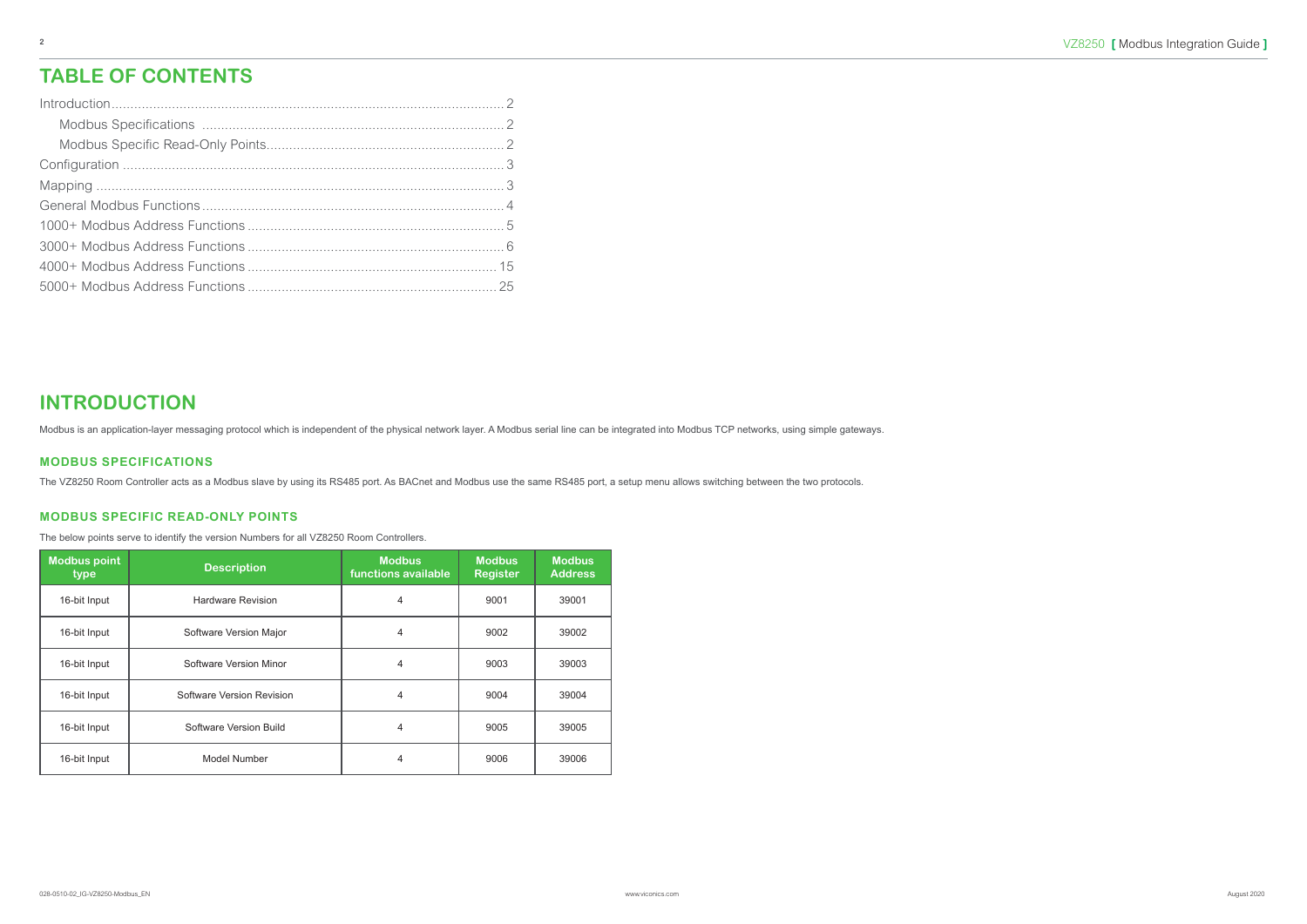#### **MAPPING**

| The mapping is directly based on database IDs.  |                              |
|-------------------------------------------------|------------------------------|
| The correspondence is the following:            |                              |
| function 1, register 1 (Modbus addr 1)          | $\le$ => DB id 0x6000 (BOs)  |
| function 1/5, register 5001 (Modbus addr 5001)  | $\le$ => DB id 0x4000 (BVs)  |
| function 2, register 1 (Modbus addr 10001)      | $\le$ => DB id 0x5000 (Bls)  |
| function 4, register 1 (Modbus addr 30001)      | $\le$ => DB id 0x3000 (AHVs) |
| function 4, register 1001 (Modbus addr 31001)   | $\le$ => DB id 0x7000 (Als)  |
| function 4, register 5001 (Modbus addr 35001)   | $\le$ => DB id 0xC000 (MSIs) |
| function 3/6, register 1 (Modbus addr 40001)    | $\le$ => DB id 0x1000 (MVs)  |
| function 3/6, register 4001 (Modbus addr 44001) | $\leq$ => DB id 0x2000 (AVs) |
| function 3, register 8001 (Modbus addr 48001)   | $\le$ => DB id 0x8000 (AOs)  |
| function 3, register 9001 (Modbus addr 49001)   | $\le$ => DB id 0x9000 (AHOs) |
|                                                 |                              |
|                                                 |                              |

A special range of addresses is used to identify the device: function 4, register 9001 (Modbus addr 39001)

| <b>Modbus Network</b> |              |  |  |  |  |  |  |  |  |
|-----------------------|--------------|--|--|--|--|--|--|--|--|
| <b>COM</b> address    | 254          |  |  |  |  |  |  |  |  |
| <b>Network units</b>  | $\mathbf{S}$ |  |  |  |  |  |  |  |  |
| <b>Baud rate</b>      | 19200        |  |  |  |  |  |  |  |  |
| <b>Parity</b>         | None         |  |  |  |  |  |  |  |  |
|                       |              |  |  |  |  |  |  |  |  |
|                       |              |  |  |  |  |  |  |  |  |

سعمد

- Modbus ID is the same as already defined in COM address for BACnet & ZigBee
- Network units can be changed to SI or Imperial
- The baudrate can be: 4800 / 9600 / 19200 / 38400 / 57600
- The data bits are always 8
- The parity can be: none, odd or even. In case of parity odd or even, 1 stop bit is used, otherwise 2 stop bits are used

| <b>Configuration Parameters Default Value</b>                                                      | <b>Significance and Adjustments</b>                                                                                                    |
|----------------------------------------------------------------------------------------------------|----------------------------------------------------------------------------------------------------------------------------------------|
| <b>Comm address</b><br>Room Controller networking address<br>Default value: 254<br>Range: 0 to 254 | <b>Communication Address</b><br>Default value of 254 disables Modbus communication for the Room Controller.                            |
| <b>Network units</b><br>Default value: Imperial                                                    | <b>Measurement Units</b><br>Imperial: network units shown as Imperial units.<br>SI: network units shown as International Metric units. |
| <b>Baud rate</b><br>Default value: Auto                                                            | <b>Baud Rate</b><br>Auto: automatically detects baud rate.<br>Other choices: (115200, 76800, 57600, 38400, 19200, and 9600).           |
| Parity<br>Default value: None                                                                      | Parity<br>Parity checking of the data character frame (Even, Odd, or no parity (None)).                                                |

#### <span id="page-2-0"></span>**CONFIGURATION**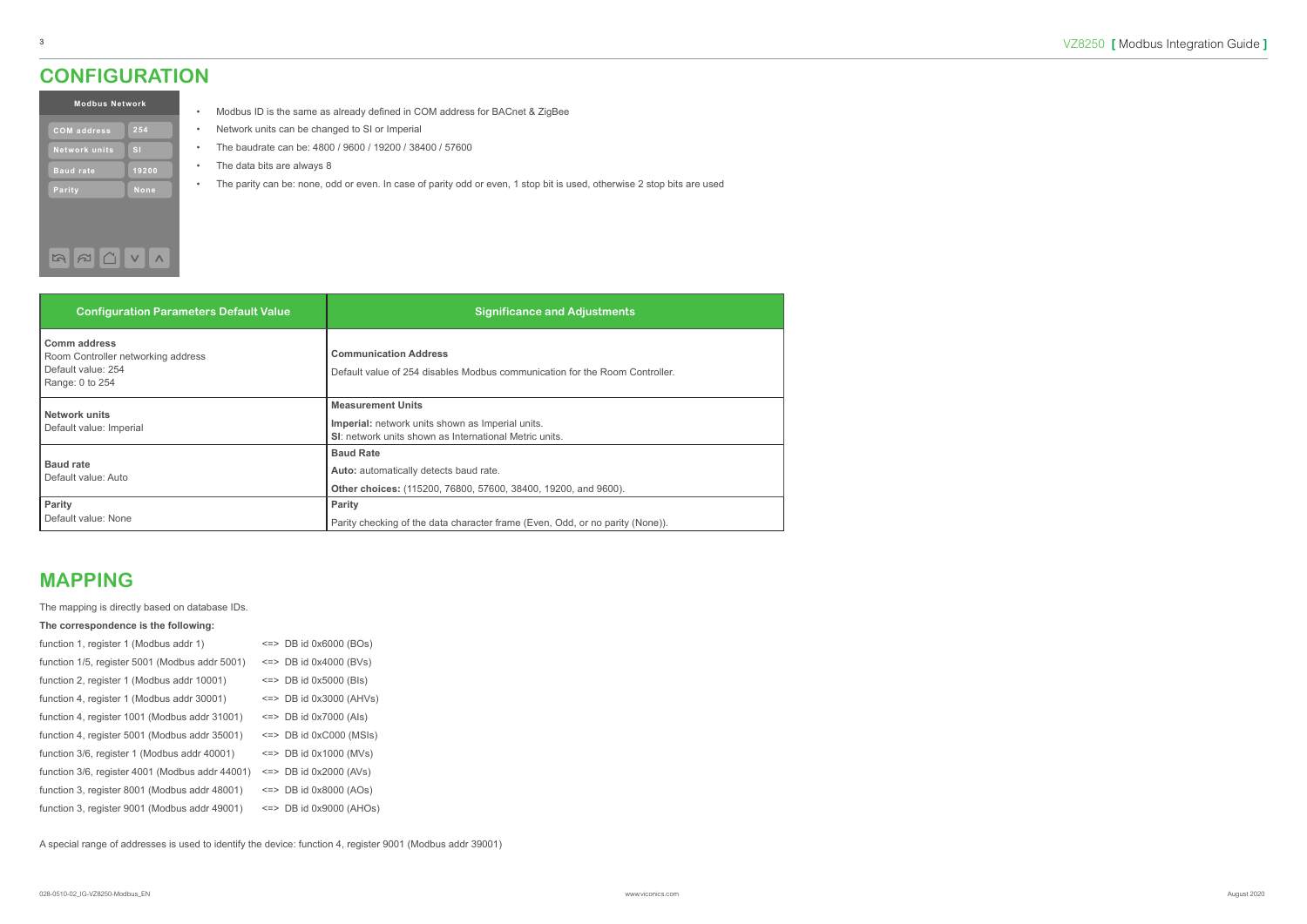## <span id="page-3-0"></span>**GENERAL MODBUS FUNCTIONS**

| <b>Object Name</b>                 | <b>Modbus Register</b> | <b>Modbus Address</b> | <b>Function Code</b> | <b>Low Limit</b> | <b>High Limit</b> | Description ***  |
|------------------------------------|------------------------|-----------------------|----------------------|------------------|-------------------|------------------|
| <b>UO9 Binary Output</b>           |                        |                       |                      | $\overline{0}$   |                   | $0=Off$ , $1=On$ |
| <b>UO10 Binary Output</b>          | $\Omega$               | 2                     |                      | $\Omega$         |                   | $0=Off$ , $1=On$ |
| BO4 High Speed Fan Output          | 3                      | $\Omega$<br>◡         |                      | $\overline{0}$   |                   | $0=Off$ , $1=On$ |
| <b>BO8 Auxiliary Binary Output</b> |                        |                       |                      | $\overline{0}$   |                   | $0=Off$ , $1=On$ |
| <b>UO11 Binary Output</b>          | 8                      | 8                     |                      | $\Omega$         |                   | $0=Off$ , $1=On$ |
| <b>UO12 Binary Output</b>          | 9                      | 9                     |                      | $\overline{0}$   |                   | $0=Off$ , $1=On$ |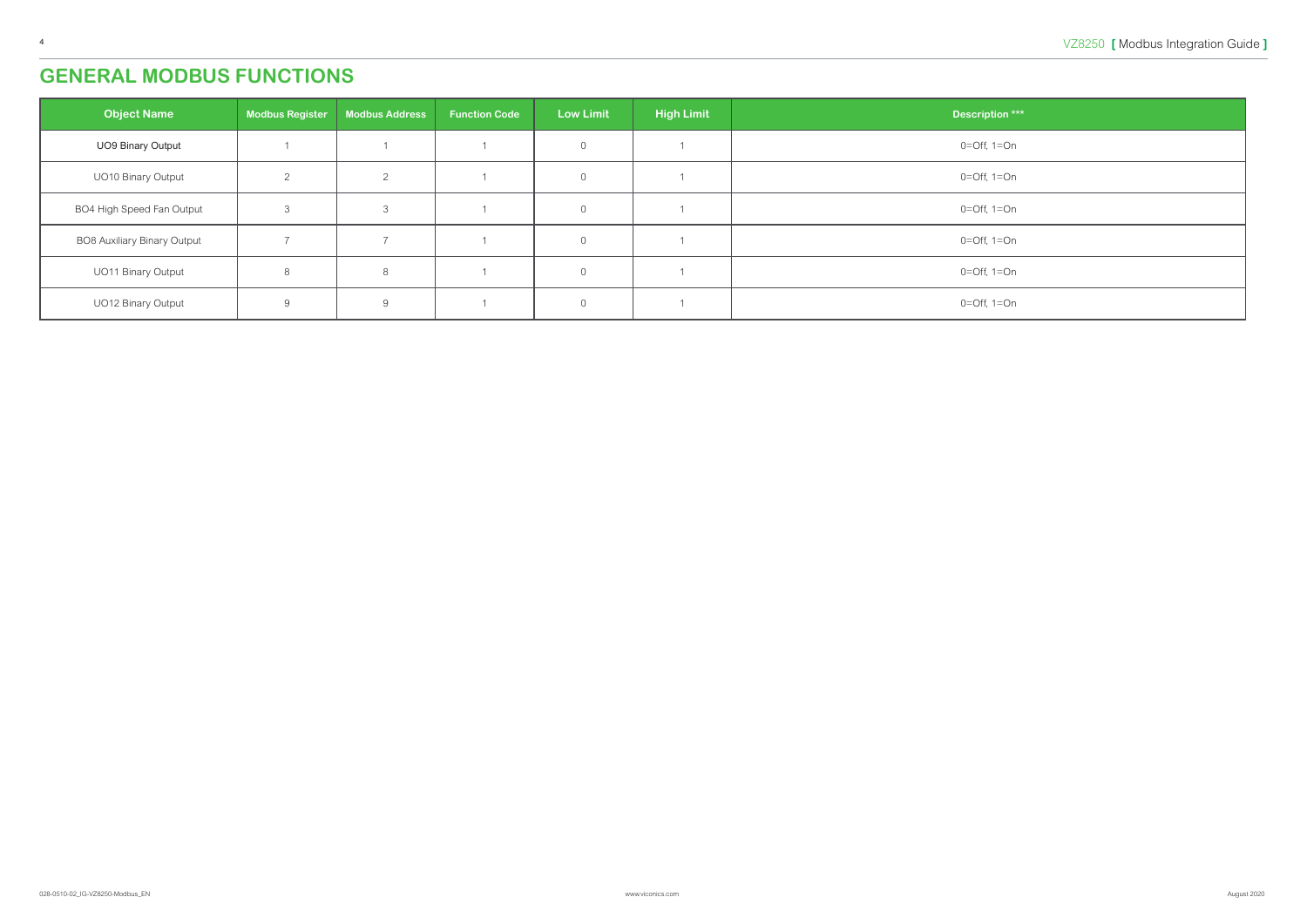<span id="page-4-0"></span>

| <b>Object Name</b>       | <b>Modbus Register</b> | <b>Modbus Address</b> | <b>Function Code</b> | <b>Low Limit</b> | <b>High Limit</b> | <b>Description ***</b>    |
|--------------------------|------------------------|-----------------------|----------------------|------------------|-------------------|---------------------------|
| UI16 Binary Input        |                        | 10001                 | 2                    | $\overline{0}$   |                   | 0=Activated, 1=Not activ. |
| <b>UI17 Binary Input</b> | 2                      | 10002                 | 2                    | $\overline{0}$   |                   | 0=Activated, 1=Not activ. |
| UI19 Binary Input        | 6                      | 10006                 | $\mathcal{P}$        | $\overline{0}$   |                   | 0=Activated, 1=Not activ. |
| UI20 Binary Input        |                        | 10007                 | 2                    | $\overline{0}$   |                   | 0=Activated, 1=Not activ. |
| <b>UI22 Binary Input</b> | 8                      | 10008                 | 2                    | $\overline{0}$   |                   | 0=Activated, 1=Not activ. |
| UI23 Binary Input        | 9                      | 10009                 | $\mathcal{P}$        | $\overline{0}$   |                   | 0=Activated, 1=Not activ. |
| UI24 Binary Input        | 10                     | 10010                 | 2                    | $\overline{0}$   |                   | 0=Activated, 1=Not activ. |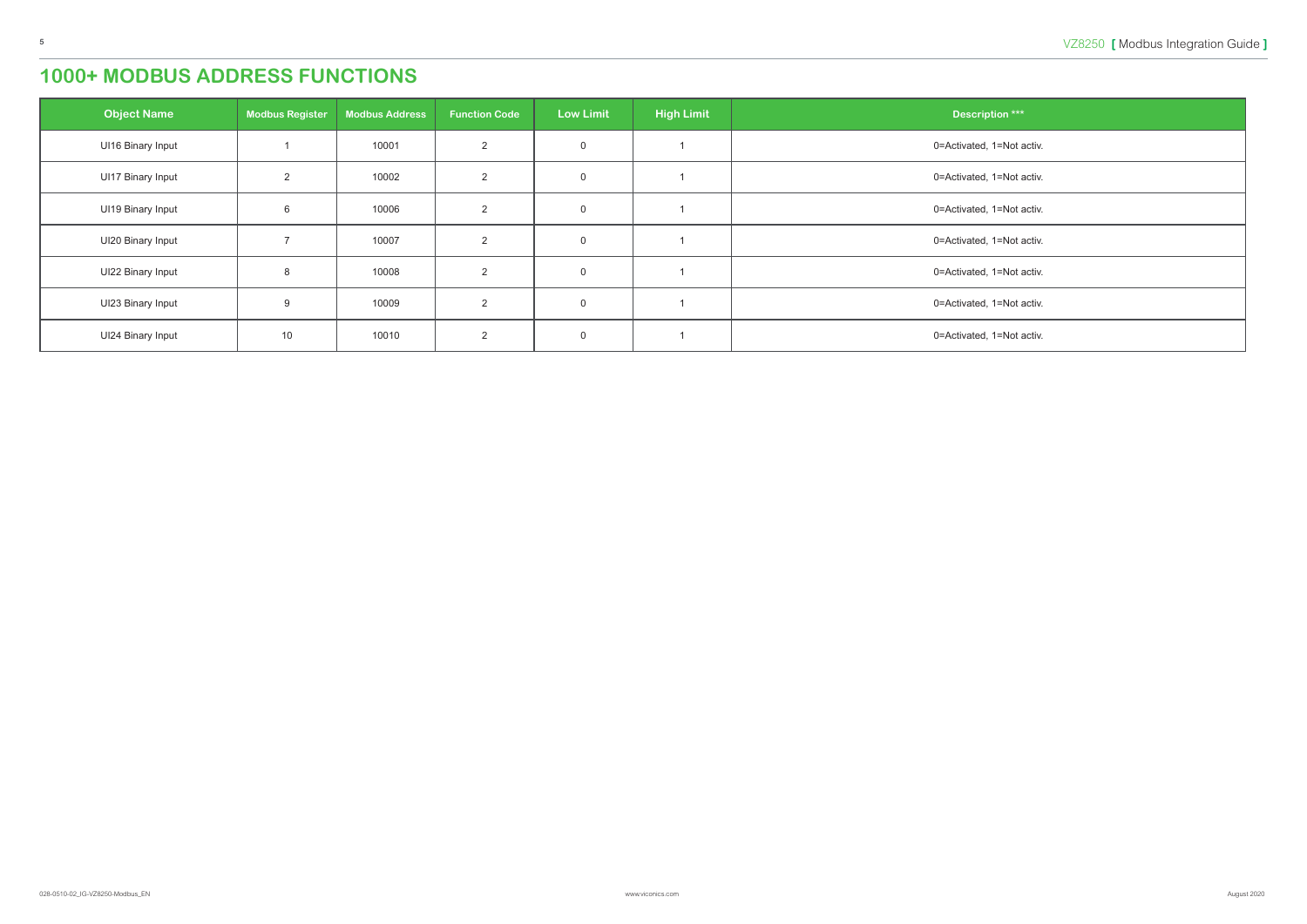<span id="page-5-0"></span>

| <b>Object Name</b>          | <b>Modbus Register</b> | <b>Modbus Address</b> | <b>Function Code</b> | <b>Low Limit</b>                  | <b>High Limit</b> | <b>Description ***</b>           |
|-----------------------------|------------------------|-----------------------|----------------------|-----------------------------------|-------------------|----------------------------------|
| Room Temperature            | $\overline{1}$         | 30001                 | $\overline{4}$       | $-40^{\circ}$ F(-40 $^{\circ}$ C) | 122°F(50°C)       | Fahrenheit/Celsius               |
| <b>Outdoor Temperature</b>  | $\overline{2}$         | 30002                 | $\overline{4}$       | $-40^{\circ}F(-40^{\circ}C)$      | 180°F(82°C)       | Fahrenheit/Celsius               |
| UI22 Supply Temperature     | $\mathbf{3}$           | 30003                 | $\overline{4}$       | -40 $\degree$ F(-40 $\degree$ C)  | 180°F(82°C)       | Fahrenheit/Celsius               |
| Room Humidity               | $\overline{4}$         | 30004                 | $\overline{4}$       | $\overline{0}$                    | 100               | <b>Percent Relative Humidity</b> |
| UI19 Changeover Temperature | $\overline{5}$         | 30005                 | $\overline{4}$       | -40 $\degree$ F(-40 $\degree$ C)  | 180°F(82°C)       | Fahrenheit/Celsius               |
| UI20 Remote Temperature     | 6                      | 30006                 | $\overline{4}$       | $-40^{\circ}F(-40^{\circ}C)$      | 180°F(82°C)       | Fahrenheit/Celsius               |
| CO <sub>2</sub> Level       | $\overline{7}$         | 30007                 | $\overline{4}$       | $\overline{0}$                    | 5000              | Parts per Million                |
| Airflow Level               | 8                      | 30008                 | $\overline{4}$       | $\overline{0}$                    | 20000             | Cubic Feet per Minute            |
| UI19 Analog Input           | 9                      | 30009                 | $\overline{4}$       | $\overline{0}$                    | 10                | Voltage                          |
| UI24 Analog Input           | 11                     | 30011                 | $\overline{4}$       | $\overline{0}$                    | 10                | Voltage                          |
| UI24 Temperature            | 12                     | 30012                 | $\overline{4}$       | $-40^{\circ}F(-40^{\circ}C)$      | 180°F(82°C)       | Fahrenheit/Celsius               |
| UI16 Analog Input           | 13                     | 30013                 | $\overline{4}$       | $\overline{0}$                    | 10                | Voltage                          |
| UI17 Analog Input           | 14                     | 30014                 | $\overline{4}$       | $\overline{0}$                    | 10                | Voltage                          |
| UI20 Analog Input           | 15                     | 30015                 | $\overline{4}$       | $\overline{0}$                    | 10                | Voltage                          |
| UI22 Analog Input           | 16                     | 30016                 | $\overline{4}$       | $\overline{0}$                    | 10                | Voltage                          |
| UI23 Analog Input           | 17                     | 30017                 | $\overline{4}$       | $\overline{0}$                    | 10                | Voltage                          |
| UI16 Temperature            | 18                     | 30018                 | $\overline{4}$       | -40 $\degree$ F(-40 $\degree$ C)  | 180°F(82°C)       | Fahrenheit/Celsius               |
| UI17 Temperature            | 19                     | 30019                 | $\overline{4}$       | -40 $\degree$ F(-40 $\degree$ C)  | 180°F(82°C)       | Fahrenheit/Celsius               |
| UI19 Temperature            | 20                     | 30020                 | $\overline{4}$       | -40 $\degree$ F(-40 $\degree$ C)  | 180°F(82°C)       | Fahrenheit/Celsius               |
| UI20 Temperature            | 21                     | 30021                 | $\overline{4}$       | -40 $\degree$ F(-40 $\degree$ C)  | 180°F(82°C)       | Fahrenheit/Celsius               |
| UI22 Temperature            | 22                     | 30022                 | $\overline{4}$       | -40 $\degree$ F(-40 $\degree$ C)  | 180°F(82°C)       | Fahrenheit/Celsius               |
| UI23 Temperature            | 23                     | 30023                 | $\overline{4}$       | -40 $\degree$ F(-40 $\degree$ C)  | 180°F(82°C)       | Fahrenheit/Celsius               |
| Light Sensor Level          | 1002                   | 31002                 | $\overline{4}$       | $\overline{0}$                    | 30000             |                                  |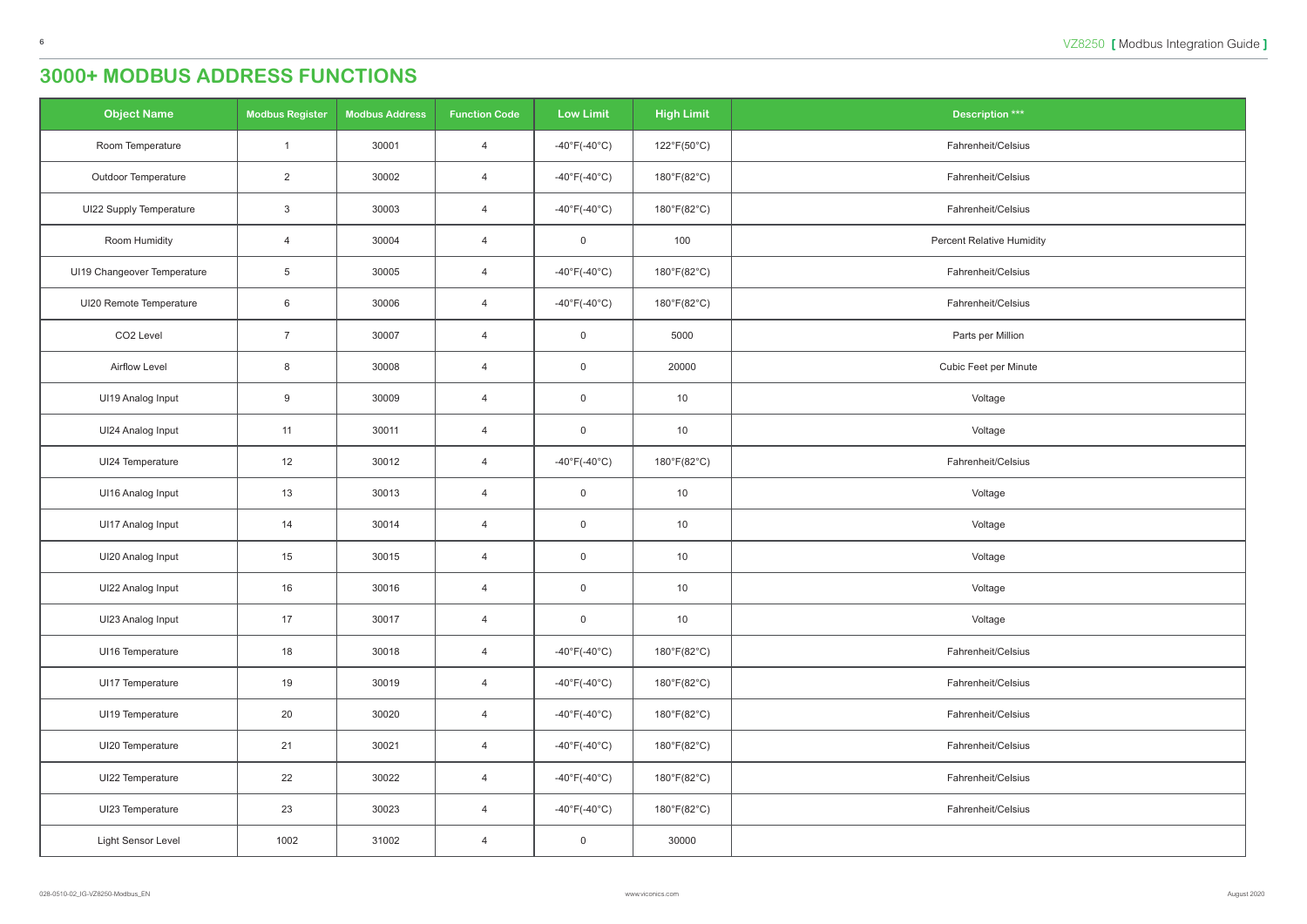| <b>Object Name</b>                 | <b>Modbus Register</b> | <b>Modbus Address</b> | <b>Function Code</b> | <b>Low Limit</b>                  | <b>High Limit</b>           | <b>Description ***</b>           |
|------------------------------------|------------------------|-----------------------|----------------------|-----------------------------------|-----------------------------|----------------------------------|
| <b>Relative Humidity Raw Value</b> | 1004                   | 31004                 | $\overline{4}$       | $\overline{0}$                    | 1000                        | <b>Percent Relative Humidity</b> |
| UI20 Raw Value                     | 1005                   | 31005                 | $\overline{4}$       | $\mathsf 0$                       | 4095                        |                                  |
| UI19 Raw Value                     | 1006                   | 31006                 | $\overline{4}$       | $\mathsf 0$                       | 4095                        |                                  |
| UI23 Raw Value                     | 1007                   | 31007                 | $\overline{4}$       | $\mathsf 0$                       | 4095                        |                                  |
| UI22 Raw Value                     | 1008                   | 31008                 | $\overline{4}$       | $\overline{0}$                    | 4095                        |                                  |
| UI24 Raw Value                     | 1009                   | 31009                 | $\overline{4}$       | $\overline{0}$                    | 4095                        |                                  |
| Wireless Device 1 - Temperature    | 1026                   | 31026                 | $\overline{4}$       | $-40^{\circ}$ F(-40 $^{\circ}$ C) | 185°F(85°C)                 | Fahrenheit/Celsius               |
| Wireless Device 2 - Temperature    | 1027                   | 31027                 | $\overline{4}$       | -40 $\degree$ F(-40 $\degree$ C)  | $185^{\circ}F(85^{\circ}C)$ | Fahrenheit/Celsius               |
| Wireless Device 3 - Temperature    | 1028                   | 31028                 | $\overline{4}$       | $-40^{\circ}$ F(-40 $^{\circ}$ C) | 185°F(85°C)                 | Fahrenheit/Celsius               |
| Wireless Device 4 - Temperature    | 1029                   | 31029                 | $\overline{4}$       | -40°F(-40°C)                      | $185^{\circ}F(85^{\circ}C)$ | Fahrenheit/Celsius               |
| Wireless Device 5 - Temperature    | 1030                   | 31030                 | $\overline{4}$       | -40°F(-40°C)                      | 185°F(85°C)                 | Fahrenheit/Celsius               |
| Wireless Device 6 - Temperature    | 1031                   | 31031                 | $\overline{4}$       | $-40^{\circ}$ F(-40 $^{\circ}$ C) | 185°F(85°C)                 | Fahrenheit/Celsius               |
| Wireless Device 7 - Temperature    | 1032                   | 31032                 | $\overline{4}$       | -40 $\degree$ F(-40 $\degree$ C)  | 185°F(85°C)                 | Fahrenheit/Celsius               |
| Wireless Device 8 - Temperature    | 1033                   | 31033                 | $\overline{4}$       | $-40^{\circ}$ F(-40 $^{\circ}$ C) | 185°F(85°C)                 | Fahrenheit/Celsius               |
| Wireless Device 9 - Temperature    | 1034                   | 31034                 | $\overline{4}$       | -40°F(-40°C)                      | 185°F(85°C)                 | Fahrenheit/Celsius               |
| Wireless Device 10 - Temperature   | 1035                   | 31035                 | $\overline{4}$       | -40 $\degree$ F(-40 $\degree$ C)  | 185°F(85°C)                 | Fahrenheit/Celsius               |
| <b>Effective Setpoint</b>          | 1040                   | 31040                 | $\overline{4}$       | $40^{\circ}F(4^{\circ}C)$         | 100°F(38°C)                 | Fahrenheit/Celsius               |
| Paired ZigBee Devices              | 1041                   | 31041                 | $\overline{4}$       | $\overline{0}$                    | 20                          |                                  |
| RH Temperature Raw Value           | 1042                   | 31042                 | $\overline{4}$       | $-400$                            | 1220                        |                                  |
| UI16 Raw Value                     | 1043                   | 31043                 | $\overline{4}$       | $\overline{0}$                    | 4095                        |                                  |
| UI17 Raw Value                     | 1044                   | 31044                 | $\overline{4}$       | $\overline{0}$                    | 4095                        |                                  |
| Therm. Raw Value                   | 1045                   | 31045                 | $\overline{4}$       | $-400$                            | 1220                        |                                  |
| SH Therm. Raw Value                | 1046                   | 31046                 | $\overline{4}$       | $-400$                            | 1220                        |                                  |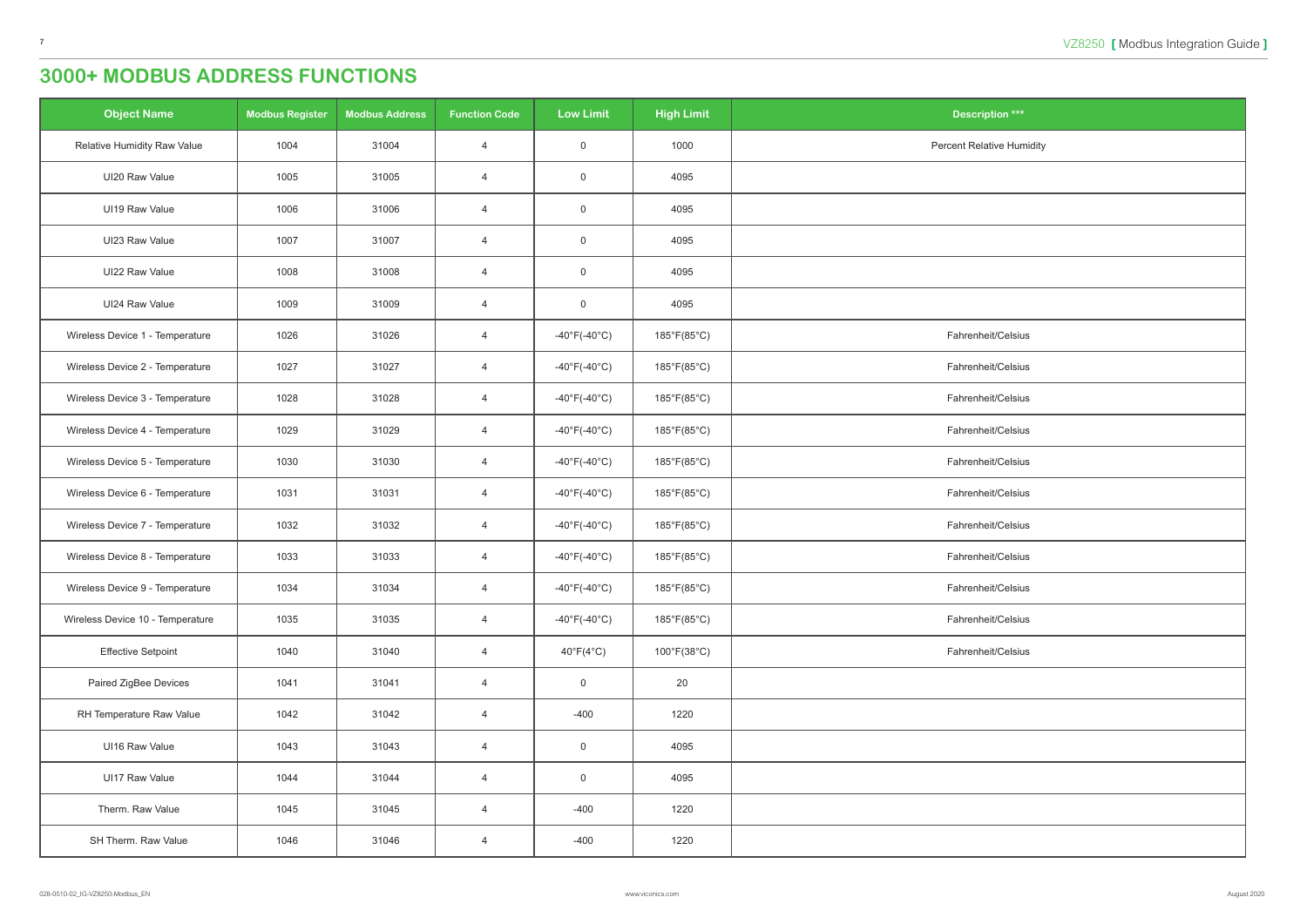| <b>Object Name</b>               | <b>Modbus Register</b> | <b>Modbus Address</b> | <b>Function Code</b> | <b>Low Limit</b>                  | <b>High Limit</b> | <b>Description ***</b>           |
|----------------------------------|------------------------|-----------------------|----------------------|-----------------------------------|-------------------|----------------------------------|
| Wi-Fi Network Signal Strength    | 1058                   | 31058                 | $\overline{4}$       | $\overline{0}$                    | 100               | Percent                          |
| Wi-Fi Module Boot Count          | 1059                   | 31059                 | $\overline{4}$       | $\mathbf 0$                       | 32767             |                                  |
| Airflow Setpoint                 | 1060                   | 31060                 | $\overline{4}$       | $\overline{0}$                    | 10000             | Cubic Feet per Minute            |
| Wireless Device 11 - Temperature | 1061                   | 31061                 | $\overline{4}$       | $-40^{\circ}$ F( $-40^{\circ}$ C) | 185°F(85°C)       | Fahrenheit/Celsius               |
| Wireless Device 12 - Temperature | 1062                   | 31062                 | $\overline{4}$       | $-40^{\circ}$ F(-40 $^{\circ}$ C) | 185°F(85°C)       | Fahrenheit/Celsius               |
| Wireless Device 13 - Temperature | 1063                   | 31063                 | $\overline{4}$       | $-40^{\circ}$ F( $-40^{\circ}$ C) | 185°F(85°C)       | Fahrenheit/Celsius               |
| Wireless Device 14 - Temperature | 1064                   | 31064                 | $\overline{4}$       | $-40^{\circ}$ F(-40 $^{\circ}$ C) | 185°F(85°C)       | Fahrenheit/Celsius               |
| Wireless Device 15 - Temperature | 1065                   | 31065                 | $\overline{4}$       | $-40^{\circ}$ F( $-40^{\circ}$ C) | 185°F(85°C)       | Fahrenheit/Celsius               |
| Wireless Device 16 - Temperature | 1066                   | 31066                 | $\overline{4}$       | $-40^{\circ}$ F( $-40^{\circ}$ C) | 185°F(85°C)       | Fahrenheit/Celsius               |
| Wireless Device 17 - Temperature | 1067                   | 31067                 | $\overline{4}$       | $-40^{\circ}$ F(-40 $^{\circ}$ C) | 185°F(85°C)       | Fahrenheit/Celsius               |
| Wireless Device 18 - Temperature | 1068                   | 31068                 | $\overline{4}$       | $-40^{\circ}$ F( $-40^{\circ}$ C) | 185°F(85°C)       | Fahrenheit/Celsius               |
| Wireless Device 19 - Temperature | 1069                   | 31069                 | $\overline{4}$       | $-40^{\circ}$ F(-40 $^{\circ}$ C) | 185°F(85°C)       | Fahrenheit/Celsius               |
| Wireless Device 20 - Temperature | 1070                   | 31070                 | $\overline{4}$       | $-40^{\circ}$ F( $-40^{\circ}$ C) | 185°F(85°C)       | Fahrenheit/Celsius               |
| Wireless Device 1 - Humidity     | 1071                   | 31071                 | $\overline{4}$       | $\overline{0}$                    | 100               | <b>Percent Relative Humidity</b> |
| Wireless Device 2 - Humidity     | 1072                   | 31072                 | $\overline{4}$       | $\overline{0}$                    | 100               | <b>Percent Relative Humidity</b> |
| Wireless Device 3 - Humidity     | 1073                   | 31073                 | $\overline{4}$       | $\overline{0}$                    | 100               | <b>Percent Relative Humidity</b> |
| Wireless Device 4 - Humidity     | 1074                   | 31074                 | $\overline{4}$       | $\overline{0}$                    | 100               | <b>Percent Relative Humidity</b> |
| Wireless Device 5 - Humidity     | 1075                   | 31075                 | $\overline{4}$       | $\overline{0}$                    | 100               | <b>Percent Relative Humidity</b> |
| Wireless Device 6 - Humidity     | 1076                   | 31076                 | $\overline{4}$       | $\overline{0}$                    | 100               | <b>Percent Relative Humidity</b> |
| Wireless Device 7 - Humidity     | 1077                   | 31077                 | $\overline{4}$       | $\overline{0}$                    | 100               | <b>Percent Relative Humidity</b> |
| Wireless Device 8 - Humidity     | 1078                   | 31078                 | $\overline{4}$       | $\overline{0}$                    | 100               | <b>Percent Relative Humidity</b> |
| Wireless Device 9 - Humidity     | 1079                   | 31079                 | $\overline{4}$       | $\overline{0}$                    | 100               | <b>Percent Relative Humidity</b> |
| Wireless Device 10 - Humidity    | 1080                   | 31080                 | $\overline{4}$       | $\overline{0}$                    | 100               | <b>Percent Relative Humidity</b> |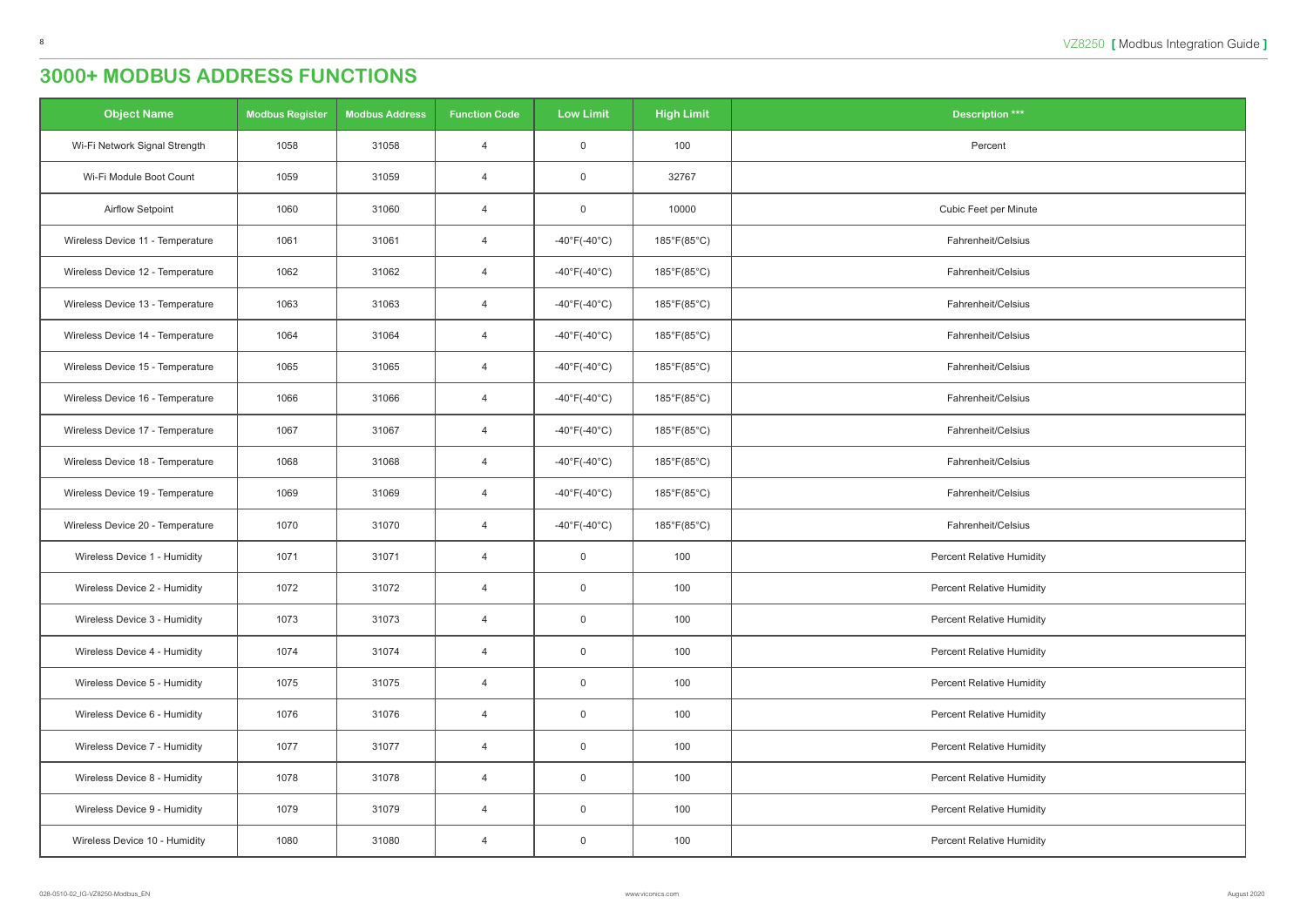| <b>Object Name</b>            | <b>Modbus Register</b> | <b>Modbus Address</b> | <b>Function Code</b> | <b>Low Limit</b> | <b>High Limit</b> | <b>Description ***</b>           |
|-------------------------------|------------------------|-----------------------|----------------------|------------------|-------------------|----------------------------------|
| Wireless Device 11 - Humidity | 1081                   | 31081                 | $\overline{4}$       | $\overline{0}$   | 100               | <b>Percent Relative Humidity</b> |
| Wireless Device 12 - Humidity | 1082                   | 31082                 | $\overline{4}$       | $\overline{0}$   | 100               | <b>Percent Relative Humidity</b> |
| Wireless Device 13 - Humidity | 1083                   | 31083                 | $\overline{4}$       | $\overline{0}$   | 100               | <b>Percent Relative Humidity</b> |
| Wireless Device 14 - Humidity | 1084                   | 31084                 | $\overline{4}$       | $\overline{0}$   | 100               | <b>Percent Relative Humidity</b> |
| Wireless Device 15 - Humidity | 1085                   | 31085                 | $\overline{4}$       | $\mathsf 0$      | 100               | <b>Percent Relative Humidity</b> |
| Wireless Device 16 - Humidity | 1086                   | 31086                 | $\overline{4}$       | $\overline{0}$   | 100               | <b>Percent Relative Humidity</b> |
| Wireless Device 17 - Humidity | 1087                   | 31087                 | $\overline{4}$       | $\mathsf 0$      | 100               | <b>Percent Relative Humidity</b> |
| Wireless Device 18 - Humidity | 1088                   | 31088                 | $\overline{4}$       | $\overline{0}$   | 100               | <b>Percent Relative Humidity</b> |
| Wireless Device 19 - Humidity | 1089                   | 31089                 | $\overline{4}$       | $\overline{0}$   | 100               | <b>Percent Relative Humidity</b> |
| Wireless Device 20 - Humidity | 1090                   | 31090                 | $\overline{4}$       | $\overline{0}$   | 100               | <b>Percent Relative Humidity</b> |
| Wireless Device 1 - CO2       | 1091                   | 31091                 | $\overline{4}$       | $\overline{0}$   | 5000              | Parts per Million                |
| Wireless Device 2 - CO2       | 1092                   | 31092                 | $\overline{4}$       | $\mathsf 0$      | 5000              | Parts per Million                |
| Wireless Device 3 - CO2       | 1093                   | 31093                 | $\overline{4}$       | $\overline{0}$   | 5000              | Parts per Million                |
| Wireless Device 4 - CO2       | 1094                   | 31094                 | $\overline{4}$       | $\overline{0}$   | 5000              | Parts per Million                |
| Wireless Device 5 - CO2       | 1095                   | 31095                 | 4                    | $\overline{0}$   | 5000              | Parts per Million                |
| Wireless Device 6 - CO2       | 1096                   | 31096                 | $\overline{4}$       | $\overline{0}$   | 5000              | Parts per Million                |
| Wireless Device 7 - CO2       | 1097                   | 31097                 | $\overline{4}$       | $\mathsf 0$      | 5000              | Parts per Million                |
| Wireless Device 8 - CO2       | 1098                   | 31098                 | $\overline{4}$       | $\overline{0}$   | 5000              | Parts per Million                |
| Wireless Device 9 - CO2       | 1099                   | 31099                 | $\overline{4}$       | $\overline{0}$   | 5000              | Parts per Million                |
| Wireless Device 10 - CO2      | 1100                   | 31100                 | $\overline{4}$       | $\overline{0}$   | 5000              | Parts per Million                |
| Wireless Device 11 - CO2      | 1101                   | 31101                 | $\overline{4}$       | $\mathsf 0$      | 5000              | Parts per Million                |
| Wireless Device 12 - CO2      | 1102                   | 31102                 | $\overline{4}$       | $\mathsf 0$      | 5000              | Parts per Million                |
| Wireless Device 13 - CO2      | 1103                   | 31103                 | $\overline{4}$       | $\overline{0}$   | 5000              | Parts per Million                |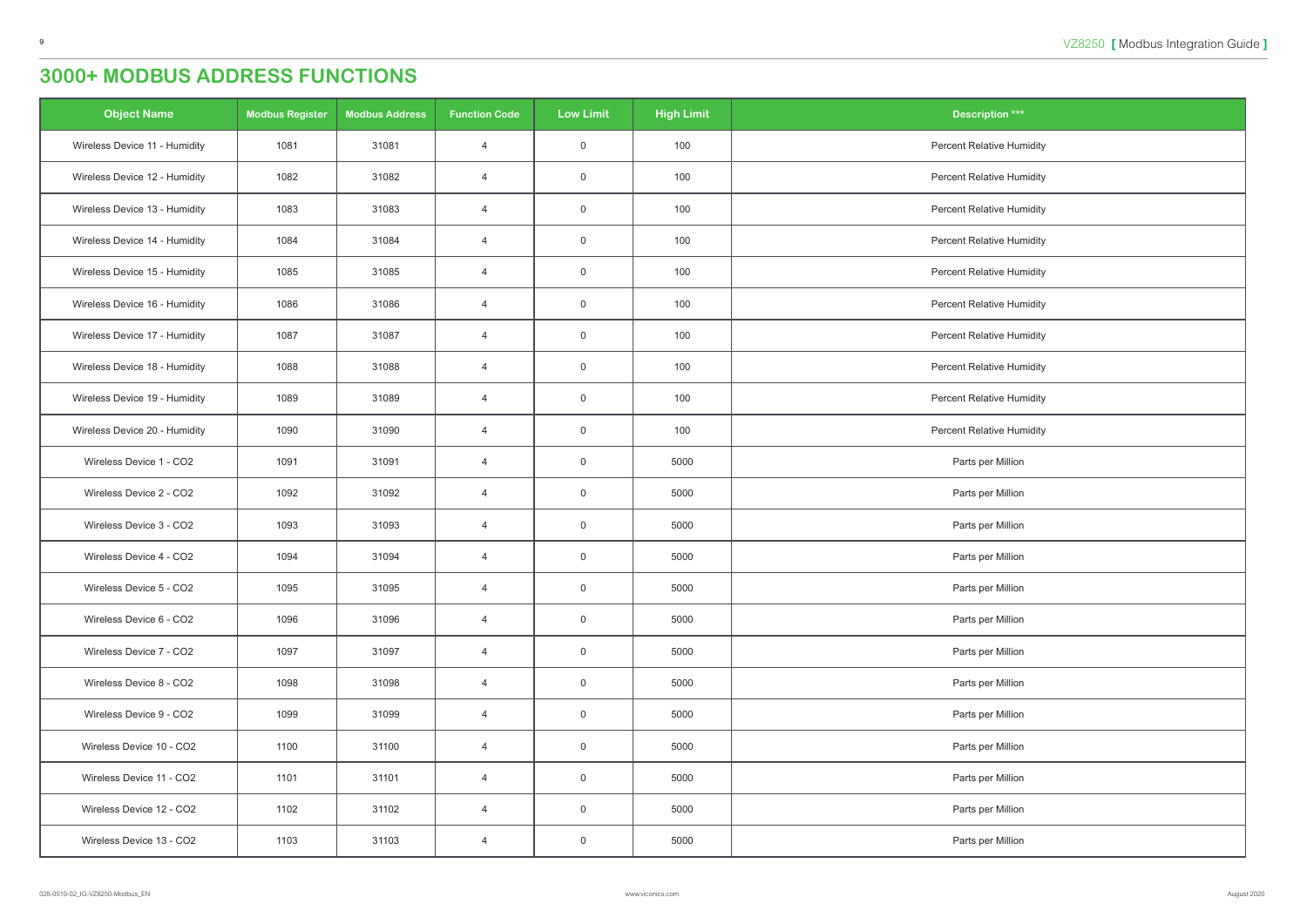| <b>Object Name</b>          | <b>Modbus Register</b> | <b>Modbus Address</b> | <b>Function Code</b> | Low Limit      | <b>High Limit</b> | <b>Description ***</b>                                                  |
|-----------------------------|------------------------|-----------------------|----------------------|----------------|-------------------|-------------------------------------------------------------------------|
| Wireless Device 14 - CO2    | 1104                   | 31104                 | $\overline{4}$       | $\overline{0}$ | 5000              | Parts per Million                                                       |
| Wireless Device 15 - CO2    | 1105                   | 31105                 | $\overline{4}$       | $\overline{0}$ | 5000              | Parts per Million                                                       |
| Wireless Device 16 - CO2    | 1106                   | 31106                 | $\overline{4}$       | $\overline{0}$ | 5000              | Parts per Million                                                       |
| Wireless Device 17 - CO2    | 1107                   | 31107                 | $\overline{4}$       | $\overline{0}$ | 5000              | Parts per Million                                                       |
| Wireless Device 18 - CO2    | 1108                   | 31108                 | $\overline{4}$       | $\overline{0}$ | 5000              | Parts per Million                                                       |
| Wireless Device 19 - CO2    | 1109                   | 31109                 | $\overline{4}$       | $\overline{0}$ | 5000              | Parts per Million                                                       |
| Wireless Device 20 - CO2    | 1110                   | 31110                 | $\overline{4}$       | $\overline{0}$ | 5000              | Parts per Million                                                       |
| <b>Effective Occupancy</b>  | 5001                   | 35001                 | $\overline{4}$       | $\overline{0}$ | 3                 | 0=Occupied, 1=Unoccupied, 2=Override, 3=Standby                         |
| ZigBee Network Status       | 5003                   | 35003                 | $\overline{4}$       | $\overline{0}$ | $\overline{4}$    | 0=Not det., 1=Pwr on, 2=No NWK, 3=Joined, 4=Online                      |
| Weekday                     | 5005                   | 35005                 | $\overline{4}$       | $\overline{0}$ | 6                 | 0=Monday, 1=Tuesday, 2=Wed., 3=Thursday, 4=Friday, 5=Saturday, 6=Sunday |
| Program Status              | 5006                   | 35006                 | $\overline{4}$       | $\overline{0}$ | 5                 | 0=Idle, 1=Loading, 2=Running, 3=Waiting, 4=Halted, 5=Unloading          |
| Program Error               | 5007                   | 35007                 | $\overline{4}$       | $\overline{0}$ | 5                 | 0=No error, 1=Yield, 2=Runtime, 3=Syntax, 4=Memory, 5=Double err        |
| Wireless Device 1 - Status  | 5008                   | 35008                 | $\overline{4}$       | $\overline{0}$ | 6                 | 0=None, 1=Closed, 2=Opened, 3=No motion, 4=Motion, 5=Normal, 6=Leak     |
| Wireless Device 2 - Status  | 5009                   | 35009                 | $\overline{4}$       | $\overline{0}$ | 6                 | 0=None, 1=Closed, 2=Opened, 3=No motion, 4=Motion, 5=Normal, 6=Leak     |
| Wireless Device 3 - Status  | 5010                   | 35010                 | 4                    | $\overline{0}$ | 6                 | 0=None, 1=Closed, 2=Opened, 3=No motion, 4=Motion, 5=Normal, 6=Leak     |
| Wireless Device 4 - Status  | 5011                   | 35011                 | $\overline{4}$       | $\overline{0}$ | 6                 | 0=None, 1=Closed, 2=Opened, 3=No motion, 4=Motion, 5=Normal, 6=Leak     |
| Wireless Device 5 - Status  | 5012                   | 35012                 | 4                    | $\overline{0}$ | 6                 | 0=None, 1=Closed, 2=Opened, 3=No motion, 4=Motion, 5=Normal, 6=Leak     |
| Wireless Device 6 - Status  | 5013                   | 35013                 | $\overline{4}$       | $\overline{0}$ | 6                 | 0=None, 1=Closed, 2=Opened, 3=No motion, 4=Motion, 5=Normal, 6=Leak     |
| Wireless Device 7 - Status  | 5014                   | 35014                 | $\overline{4}$       | $\overline{0}$ | 6                 | 0=None, 1=Closed, 2=Opened, 3=No motion, 4=Motion, 5=Normal, 6=Leak     |
| Wireless Device 8 - Status  | 5015                   | 35015                 | 4                    | $\overline{0}$ | 6                 | 0=None, 1=Closed, 2=Opened, 3=No motion, 4=Motion, 5=Normal, 6=Leak     |
| Wireless Device 9 - Status  | 5016                   | 35016                 | $\overline{4}$       | $\overline{0}$ | 6                 | 0=None, 1=Closed, 2=Opened, 3=No motion, 4=Motion, 5=Normal, 6=Leak     |
| Wireless Device 10 - Status | 5017                   | 35017                 | 4                    | $\overline{0}$ | 6                 | 0=None, 1=Closed, 2=Opened, 3=No motion, 4=Motion, 5=Normal, 6=Leak     |
| Wireless Device 1 - Battery | 5018                   | 35018                 | 4                    | $\overline{0}$ | $\overline{2}$    | 0=None, 1=Normal, 2=Low                                                 |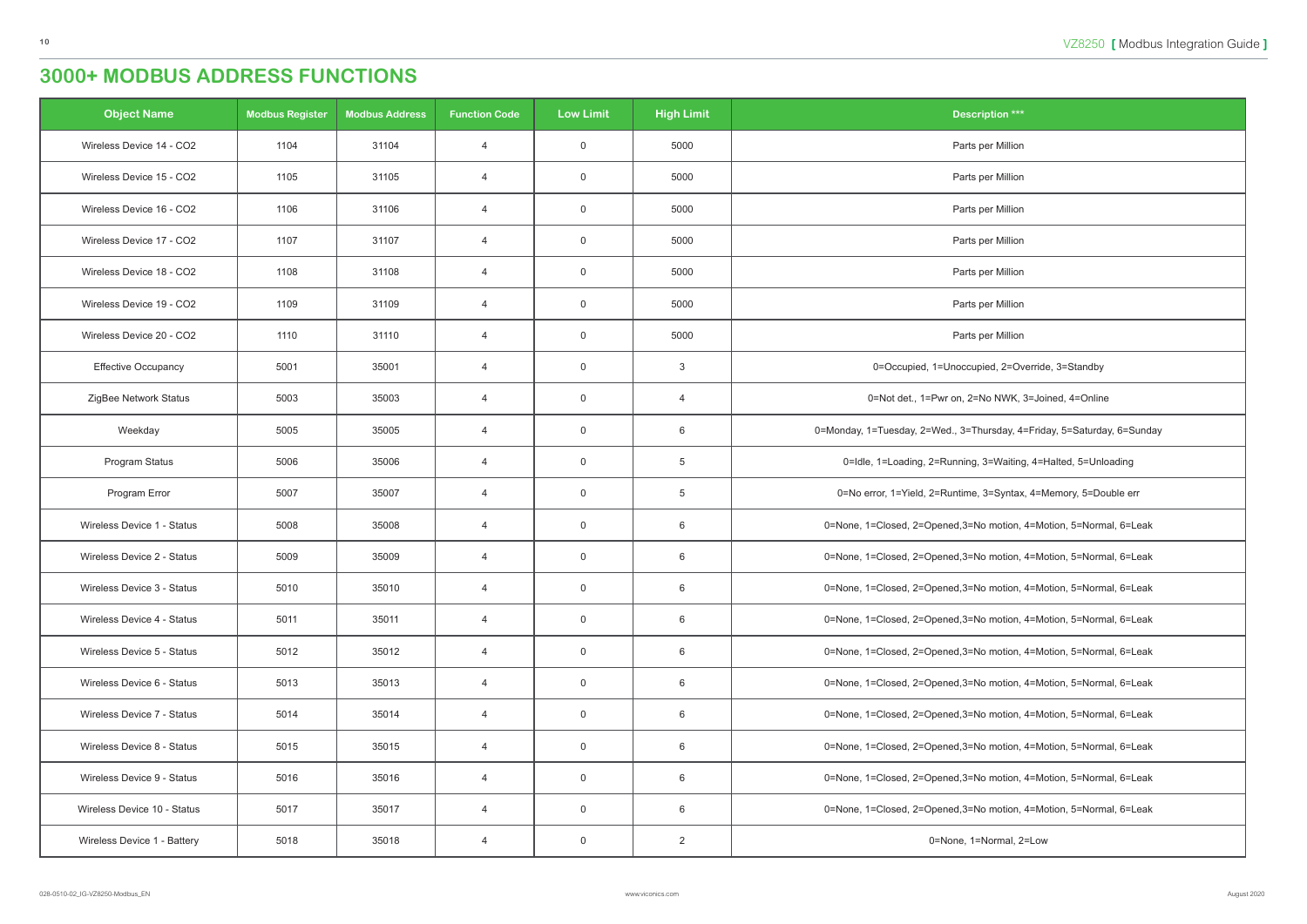| <b>Object Name</b>                           | <b>Modbus Register</b> | <b>Modbus Address</b> | <b>Function Code</b> | <b>Low Limit</b> | <b>High Limit</b> | <b>Description ***</b>                                                                                                                                                                                                             |
|----------------------------------------------|------------------------|-----------------------|----------------------|------------------|-------------------|------------------------------------------------------------------------------------------------------------------------------------------------------------------------------------------------------------------------------------|
| Wireless Device 2 - Battery                  | 5019                   | 35019                 | $\overline{4}$       | $\overline{0}$   | 2                 | 0=None, 1=Normal, 2=Low                                                                                                                                                                                                            |
| Wireless Device 3 - Battery                  | 5020                   | 35020                 | $\overline{4}$       | $\overline{0}$   | $\overline{2}$    | 0=None, 1=Normal, 2=Low                                                                                                                                                                                                            |
| Wireless Device 4 - Battery                  | 5021                   | 35021                 | $\overline{4}$       | $\overline{0}$   | $\overline{2}$    | 0=None, 1=Normal, 2=Low                                                                                                                                                                                                            |
| Wireless Device 5 - Battery                  | 5022                   | 35022                 | $\overline{4}$       | 0                | $\overline{2}$    | 0=None, 1=Normal, 2=Low                                                                                                                                                                                                            |
| Wireless Device 6 - Battery                  | 5023                   | 35023                 | $\overline{4}$       | $\overline{0}$   | $\overline{2}$    | 0=None, 1=Normal, 2=Low                                                                                                                                                                                                            |
| Wireless Device 7 - Battery                  | 5024                   | 35024                 | $\overline{4}$       | $\overline{0}$   | $\overline{2}$    | 0=None, 1=Normal, 2=Low                                                                                                                                                                                                            |
| Wireless Device 8 - Battery                  | 5025                   | 35025                 | $\overline{4}$       | $\mathbf 0$      | $\overline{2}$    | 0=None, 1=Normal, 2=Low                                                                                                                                                                                                            |
| Wireless Device 9 - Battery                  | 5026                   | 35026                 | $\overline{4}$       | $\overline{0}$   | $\overline{2}$    | 0=None, 1=Normal, 2=Low                                                                                                                                                                                                            |
| Wireless Device 10 - Battery                 | 5027                   | 35027                 | $\overline{4}$       | 0                | $\overline{2}$    | 0=None, 1=Normal, 2=Low                                                                                                                                                                                                            |
| Wireless Device 1 - Communication Status     | 5028                   | 35028                 | $\overline{4}$       | $\overline{0}$   | 3                 | 0=Not paired, 1=Online, 2=Invalid, 3=Offline                                                                                                                                                                                       |
| Wireless Device 2 - Communication Status     | 5029                   | 35029                 | $\overline{4}$       | $\overline{0}$   | $\mathbf{3}$      | 0=Not paired, 1=Online, 2=Invalid, 3=Offline                                                                                                                                                                                       |
| Wireless Device 3 - Communication Status     | 5030                   | 35030                 | $\overline{4}$       | $\mathbf 0$      | 3                 | 0=Not paired, 1=Online, 2=Invalid, 3=Offline                                                                                                                                                                                       |
| Wireless Device 4 - Communication Status     | 5031                   | 35031                 | $\overline{4}$       | $\overline{0}$   | 3                 | 0=Not paired, 1=Online, 2=Invalid, 3=Offline                                                                                                                                                                                       |
| Wireless Device 5 - Communication Status     | 5032                   | 35032                 | $\overline{4}$       | $\overline{0}$   | $\mathbf{3}$      | 0=Not paired, 1=Online, 2=Invalid, 3=Offline                                                                                                                                                                                       |
| Wireless Device 6 - Communication Status     | 5033                   | 35033                 | 4                    | $\mathbf 0$      | 3                 | 0=Not paired, 1=Online, 2=Invalid, 3=Offline                                                                                                                                                                                       |
| Wireless Device 7 - Communication Status     | 5034                   | 35034                 | $\overline{4}$       | $\overline{0}$   | $\mathbf{3}$      | 0=Not paired, 1=Online, 2=Invalid, 3=Offline                                                                                                                                                                                       |
| Wireless Device 8 - Communication Status     | 5035                   | 35035                 | $\overline{4}$       | $\mathbf 0$      | $\mathbf{3}$      | 0=Not paired, 1=Online, 2=Invalid, 3=Offline                                                                                                                                                                                       |
| Wireless Device 9 - Communication Status     | 5036                   | 35036                 | $\overline{4}$       | $\overline{0}$   | 3                 | 0=Not paired, 1=Online, 2=Invalid, 3=Offline                                                                                                                                                                                       |
| Wireless Device 10 - Communication<br>Status | 5037                   | 35037                 | $\overline{4}$       | $\mathbf 0$      | 3                 | 0=Not paired, 1=Online, 2=Invalid, 3=Offline                                                                                                                                                                                       |
| CO2 Effective Source                         | 5044                   | 35044                 | $\overline{4}$       | $\overline{0}$   | 23                | 0=None, 1=Internal, 2=Error, 3=Wired, 4=WL 1, 5=WL 2, 6=WL 3, 7=WL 4, 8=WL 5, 9=WL 6, 10=WL 7, 11=WL 8,<br>12=WL 9, 13=WL 10, 14=WL 11, 15=WL 12, 16=WL 13, 17=WL 14, 18=WL 15, 19=WL 16, 20=WL 17 21=WL 18,<br>22=WL 19, 23=WL 20 |
| Effective temperature sensor                 | 5048                   | 35048                 | $\overline{4}$       | $\mathbf 0$      | 22                | 0=Wired, 1=Internal, 2=WL IO, 3=WL 1, 4=WL 2, 5=WL 3, 6=WL 4, 7=WL 5, 8=WL 6, 9=WL 7, 10=WL 8, 11=WL 9,<br>12=WL 10, 13=WL 11, 14=WL 12, 15=WL 13, 16=WL 14, 17=WL 15, 18=WL 16, 19=WL 17 20=WL 18, 21=WL 19,<br>22=WL 20          |
| Effective relative humidity sensor           | 5049                   | 35049                 | $\overline{4}$       | $\overline{0}$   | 21                | 0=None, 1=Internal, 2=WL 1, 3=WL 2, 4=WL 3, 5=WL 4, 6=WL 5, 7=WL 6, 8=WL 7, 9=WL 8, 10=WL 9, 11=WL 10,<br>12=WL 11, 13=WL 12, 14=WL 13, 15=WL 14, 16=WL 15, 17=WL 16, 18=WL 17 19=WL 18, 20=WL 19, 21=WL 20                        |
| Effective System Mode                        | 5050                   | 35050                 | $\overline{4}$       | $\overline{0}$   | $\overline{1}$    | 0=Cool, 1=Heat                                                                                                                                                                                                                     |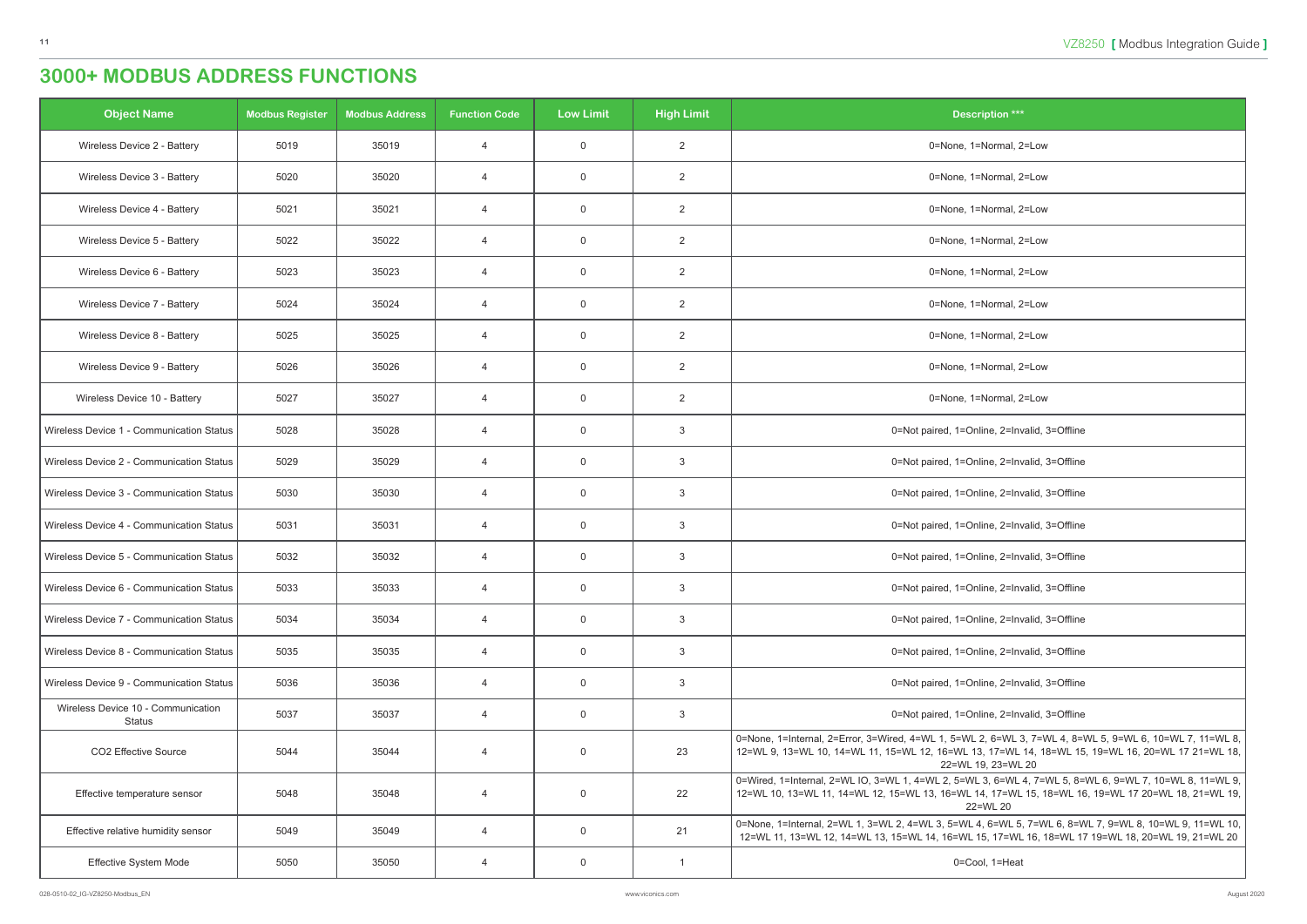| <b>Object Name</b>             | <b>Modbus Register</b> | <b>Modbus Address</b> | <b>Function Code</b> | <b>Low Limit</b> | <b>High Limit</b> | <b>Description ***</b>                                                        |
|--------------------------------|------------------------|-----------------------|----------------------|------------------|-------------------|-------------------------------------------------------------------------------|
| Wi-Fi Module Status            | 5051                   | 35051                 | $\overline{4}$       | $\overline{0}$   | 6                 | 0=Offline, 1=Initializing, 2=Ready, 3=Booting, 4=Resetting, 5=Fail, 6=Testing |
| Wi-Fi Status                   | 5052                   | 35052                 | $\overline{4}$       | $\overline{0}$   | 6                 | 0=Idle, 1=Associate, 2=Config., 3=Ready, 4=Online, 5=Disconn., 6=Failure      |
| <b>BACnet IP Status</b>        | 5053                   | 35053                 | $\overline{4}$       | $\mathbf 0$      |                   | 0=Disabled, 1=Enabled                                                         |
| <b>SMTP Server Status</b>      | 5054                   | 35054                 | $\overline{4}$       | $\overline{0}$   | 3                 | 0=Unknown, 1=Disabled, 2=Offline, 3=Online                                    |
| <b>Facility Expert Enabled</b> | 5055                   | 35055                 | $\overline{4}$       | $\mathbf 0$      |                   | 0=Disabled, 1=Enabled                                                         |
| <b>Facility Expert Status</b>  | 5056                   | 35056                 | $\overline{4}$       | $\mathbf 0$      | 5                 | 0=Disabled, 1=Offline, 2=Connect., 3=Online, 4=Failure, 5=Unknown             |
| Wireless Device 11 - Status    | 5057                   | 35057                 | $\overline{4}$       | $\overline{0}$   | 6                 | 0=None, 1=Closed, 2=Opened, 3=No motion, 4=Motion, 5=Normal, 6=Leak           |
| Wireless Device 12 - Status    | 5058                   | 35058                 | $\overline{4}$       | $\overline{0}$   | 6                 | 0=None, 1=Closed, 2=Opened, 3=No motion, 4=Motion, 5=Normal, 6=Leak           |
| Wireless Device 13 - Status    | 5059                   | 35059                 | $\overline{4}$       | $\overline{0}$   | 6                 | 0=None, 1=Closed, 2=Opened, 3=No motion, 4=Motion, 5=Normal, 6=Leak           |
| Wireless Device 14 - Status    | 5060                   | 35060                 | $\overline{4}$       | $\mathbf 0$      | 6                 | 0=None, 1=Closed, 2=Opened, 3=No motion, 4=Motion, 5=Normal, 6=Leak           |
| Wireless Device 15 - Status    | 5061                   | 35061                 | $\overline{4}$       | $\mathbf 0$      | 6                 | 0=None, 1=Closed, 2=Opened, 3=No motion, 4=Motion, 5=Normal, 6=Leak           |
| Wireless Device 16 - Status    | 5062                   | 35062                 | $\overline{4}$       | $\overline{0}$   | 6                 | 0=None, 1=Closed, 2=Opened, 3=No motion, 4=Motion, 5=Normal, 6=Leak           |
| Wireless Device 17 - Status    | 5063                   | 35063                 | $\overline{4}$       | $\mathbf 0$      | 6                 | 0=None, 1=Closed, 2=Opened, 3=No motion, 4=Motion, 5=Normal, 6=Leak           |
| Wireless Device 18 - Status    | 5064                   | 35064                 | $\overline{4}$       | $\overline{0}$   | 6                 | 0=None, 1=Closed, 2=Opened, 3=No motion, 4=Motion, 5=Normal, 6=Leak           |
| Wireless Device 19 - Status    | 5065                   | 35065                 | 4                    | $\overline{0}$   | 6                 | 0=None, 1=Closed, 2=Opened, 3=No motion, 4=Motion, 5=Normal, 6=Leak           |
| Wireless Device 20 - Status    | 5066                   | 35066                 | $\overline{4}$       | $\overline{0}$   | 6                 | 0=None, 1=Closed, 2=Opened, 3=No motion, 4=Motion, 5=Normal, 6=Leak           |
| Wireless Device 11 - Battery   | 5067                   | 35067                 | $\overline{4}$       | $\overline{0}$   | $\overline{2}$    | 0=None, 1=Normal, 2=Low                                                       |
| Wireless Device 12 - Battery   | 5068                   | 35068                 | $\overline{4}$       | $\overline{0}$   | $2^{\circ}$       | 0=None, 1=Normal, 2=Low                                                       |
| Wireless Device 13 - Battery   | 5069                   | 35069                 | $\overline{4}$       | $\overline{0}$   | $\overline{2}$    | 0=None, 1=Normal, 2=Low                                                       |
| Wireless Device 14 - Battery   | 5070                   | 35070                 | $\overline{4}$       | $\overline{0}$   | $\overline{2}$    | 0=None, 1=Normal, 2=Low                                                       |
| Wireless Device 15 - Battery   | 5071                   | 35071                 | $\overline{4}$       | $\overline{0}$   | $\overline{2}$    | 0=None, 1=Normal, 2=Low                                                       |
| Wireless Device 16 - Battery   | 5072                   | 35072                 | $\overline{4}$       | $\overline{0}$   | $\overline{2}$    | 0=None, 1=Normal, 2=Low                                                       |
| Wireless Device 17 - Battery   | 5073                   | 35073                 | $\overline{4}$       | $\overline{0}$   | $2^{\circ}$       | 0=None, 1=Normal, 2=Low                                                       |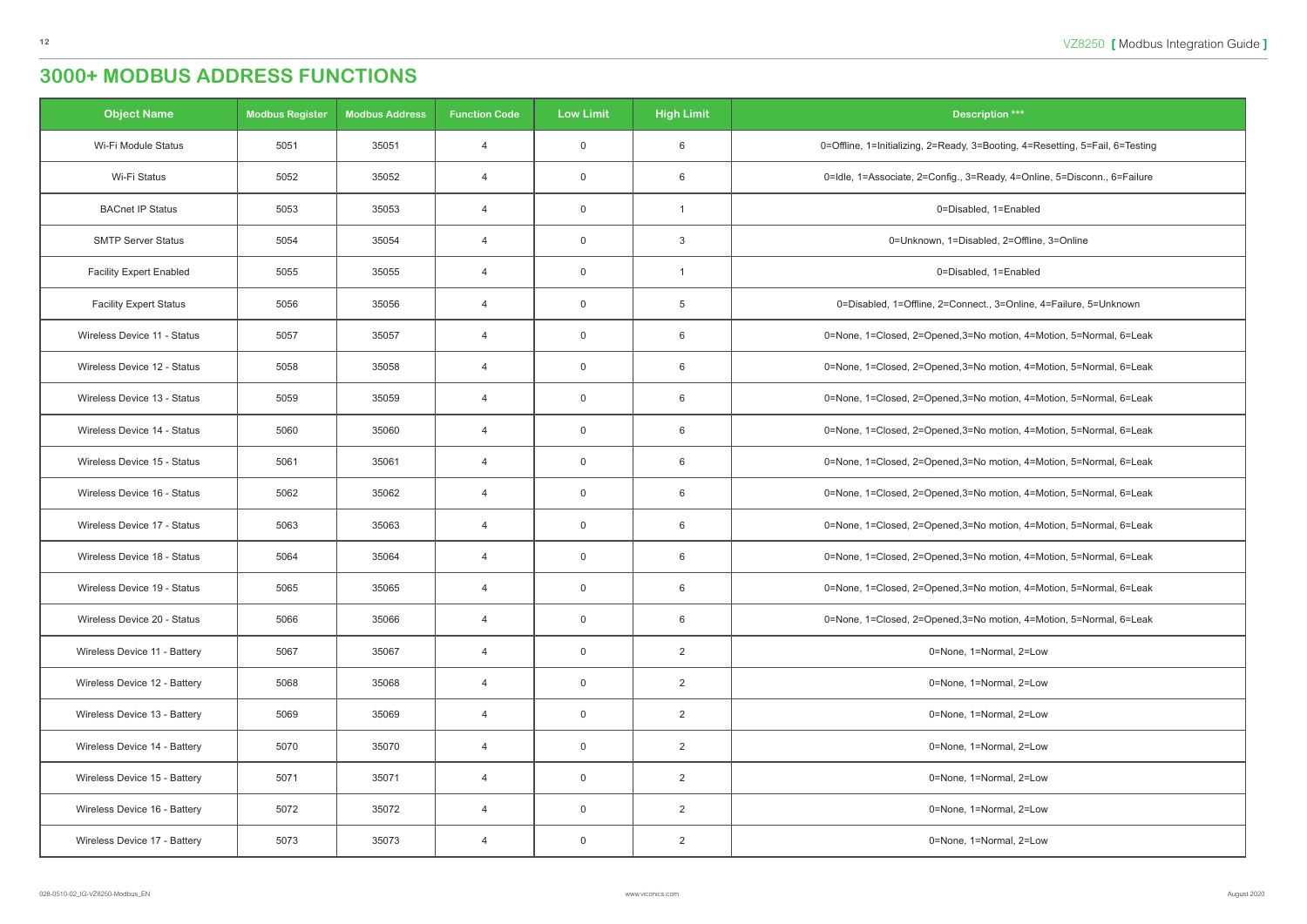| <b>Object Name</b>                                  | <b>Modbus Register</b> | <b>Modbus Address</b> | <b>Function Code</b> | <b>Low Limit</b> | <b>High Limit</b> | <b>Description ***</b>                                                      |
|-----------------------------------------------------|------------------------|-----------------------|----------------------|------------------|-------------------|-----------------------------------------------------------------------------|
| Wireless Device 18 - Battery                        | 5074                   | 35074                 | $\overline{4}$       | $\overline{0}$   | $\overline{2}$    | 0=None, 1=Normal, 2=Low                                                     |
| Wireless Device 19 - Battery                        | 5075                   | 35075                 | $\overline{4}$       | $\overline{0}$   | 2                 | 0=None, 1=Normal, 2=Low                                                     |
| Wireless Device 20 - Battery                        | 5076                   | 35076                 | $\overline{4}$       | $\overline{0}$   | $\overline{2}$    | 0=None, 1=Normal, 2=Low                                                     |
| Wireless Device 11 - Communication<br><b>Status</b> | 5077                   | 35077                 | $\overline{4}$       | $\overline{0}$   | $\mathbf{3}$      | 0=Not paired, 1=Online, 2=Invalid, 3=Offline                                |
| Wireless Device 12 - Communication<br><b>Status</b> | 5078                   | 35078                 | $\overline{4}$       | $\overline{0}$   | 3                 | 0=Not paired, 1=Online, 2=Invalid, 3=Offline                                |
| Wireless Device 13 - Communication<br><b>Status</b> | 5079                   | 35079                 | $\overline{4}$       | $\overline{0}$   | 3                 | 0=Not paired, 1=Online, 2=Invalid, 3=Offline                                |
| Wireless Device 14 - Communication<br><b>Status</b> | 5080                   | 35080                 | $\overline{4}$       | $\overline{0}$   | 3                 | 0=Not paired, 1=Online, 2=Invalid, 3=Offline                                |
| Wireless Device 15 - Communication<br><b>Status</b> | 5081                   | 35081                 | $\overline{4}$       | $\overline{0}$   | 3                 | 0=Not paired, 1=Online, 2=Invalid, 3=Offline                                |
| Wireless Device 16 - Communication<br><b>Status</b> | 5082                   | 35082                 | $\overline{4}$       | $\overline{0}$   | 3                 | 0=Not paired, 1=Online, 2=Invalid, 3=Offline                                |
| Wireless Device 17 - Communication<br><b>Status</b> | 5083                   | 35083                 | $\overline{4}$       | $\overline{0}$   | 3                 | 0=Not paired, 1=Online, 2=Invalid, 3=Offline                                |
| Wireless Device 18 - Communication<br><b>Status</b> | 5084                   | 35084                 | $\overline{4}$       | $\overline{0}$   | 3                 | 0=Not paired, 1=Online, 2=Invalid, 3=Offline                                |
| Wireless Device 19 - Communication<br><b>Status</b> | 5085                   | 35085                 | $\overline{4}$       | $\overline{0}$   | 3                 | 0=Not paired, 1=Online, 2=Invalid, 3=Offline                                |
| Wireless Device 20 - Communication<br>Status        | 5086                   | 35086                 | $\overline{4}$       | $\overline{0}$   | 3                 | 0=Not paired, 1=Online, 2=Invalid, 3=Offline                                |
| Wireless Device 1 - Sensor Type                     | 5087                   | 35087                 | $\overline{4}$       | $\overline{0}$   | $\overline{7}$    | 0=None, 1=Unknown, 2=Motion, 3=Contact, 4=Water, 5=Temp., 6=Temp./RH, 7=CO2 |
| Wireless Device 2 - Sensor Type                     | 5088                   | 35088                 | 4                    | $\overline{0}$   | 7                 | 0=None, 1=Unknown, 2=Motion, 3=Contact, 4=Water, 5=Temp., 6=Temp./RH, 7=CO2 |
| Wireless Device 3 - Sensor Type                     | 5089                   | 35089                 | $\overline{4}$       | $\overline{0}$   | 7                 | 0=None, 1=Unknown, 2=Motion, 3=Contact, 4=Water, 5=Temp., 6=Temp./RH, 7=CO2 |
| Wireless Device 4 - Sensor Type                     | 5090                   | 35090                 | 4                    | $\overline{0}$   | $\overline{7}$    | 0=None, 1=Unknown, 2=Motion, 3=Contact, 4=Water, 5=Temp., 6=Temp./RH, 7=CO2 |
| Wireless Device 5 - Sensor Type                     | 5091                   | 35091                 | $\overline{4}$       | $\overline{0}$   | $\overline{7}$    | 0=None, 1=Unknown, 2=Motion, 3=Contact, 4=Water, 5=Temp., 6=Temp./RH, 7=CO2 |
| Wireless Device 6 - Sensor Type                     | 5092                   | 35092                 | $\overline{4}$       | $\overline{0}$   | 7                 | 0=None, 1=Unknown, 2=Motion, 3=Contact, 4=Water, 5=Temp., 6=Temp./RH, 7=CO2 |
| Wireless Device 7 - Sensor Type                     | 5093                   | 35093                 | $\overline{4}$       | $\overline{0}$   | 7                 | 0=None, 1=Unknown, 2=Motion, 3=Contact, 4=Water, 5=Temp., 6=Temp./RH, 7=CO2 |
| Wireless Device 8 - Sensor Type                     | 5094                   | 35094                 | $\overline{4}$       | $\overline{0}$   | $\overline{7}$    | 0=None, 1=Unknown, 2=Motion, 3=Contact, 4=Water, 5=Temp., 6=Temp./RH, 7=CO2 |
| Wireless Device 9 - Sensor Type                     | 5095                   | 35095                 | $\overline{4}$       | $\overline{0}$   | $\overline{7}$    | 0=None, 1=Unknown, 2=Motion, 3=Contact, 4=Water, 5=Temp., 6=Temp./RH, 7=CO2 |
| Wireless Device 10 - Sensor Type                    | 5096                   | 35096                 | $\overline{4}$       | $\overline{0}$   | $\overline{7}$    | 0=None, 1=Unknown, 2=Motion, 3=Contact, 4=Water, 5=Temp., 6=Temp./RH, 7=CO2 |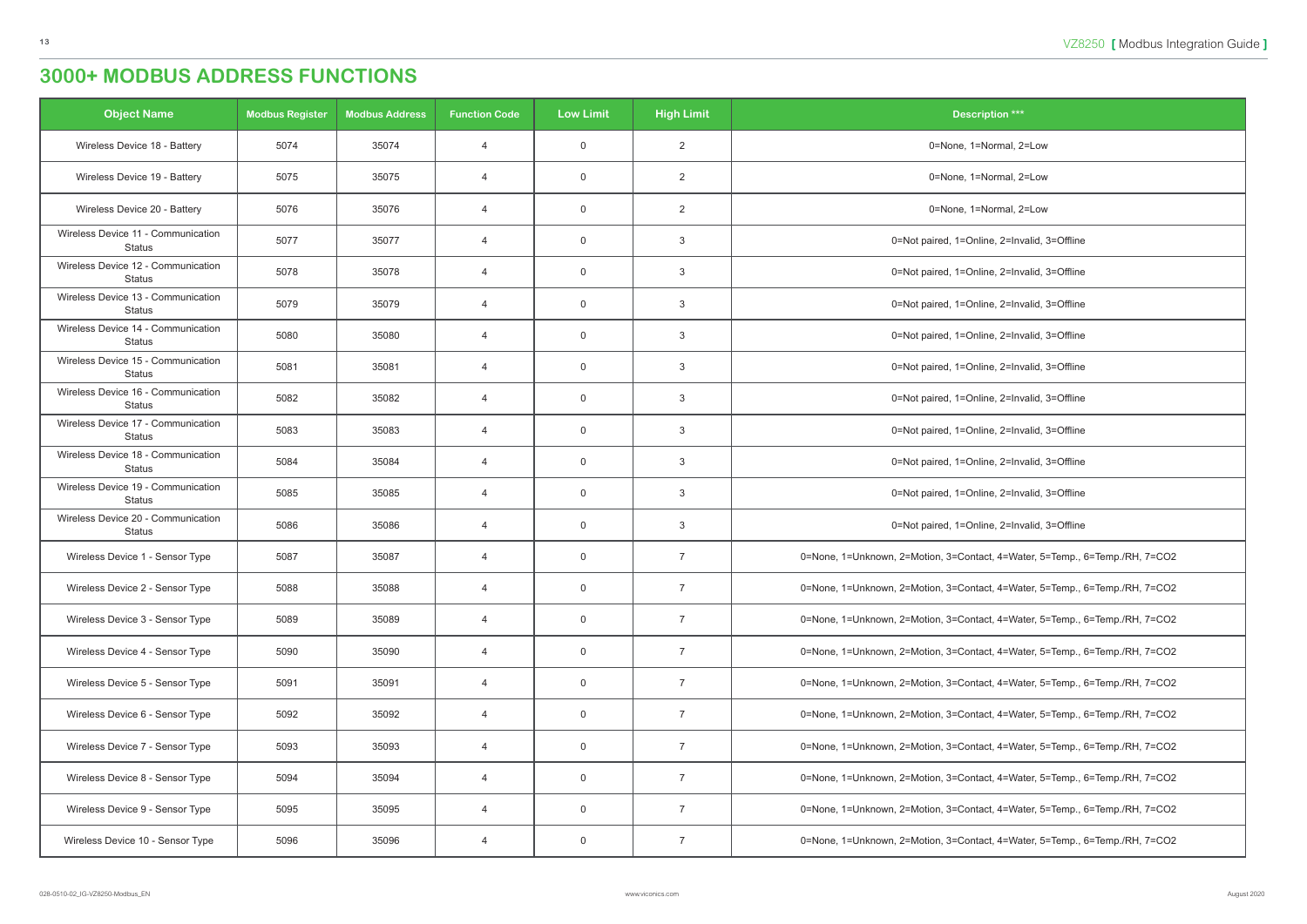| <b>Object Name</b>               | <b>Modbus Register</b> | <b>Modbus Address</b> | <b>Function Code</b> | <b>Low Limit</b> | <b>High Limit</b> | <b>Description ***</b>                                                      |
|----------------------------------|------------------------|-----------------------|----------------------|------------------|-------------------|-----------------------------------------------------------------------------|
| Wireless Device 11 - Sensor Type | 5097                   | 35097                 | $\overline{4}$       | $\Omega$         |                   | 0=None, 1=Unknown, 2=Motion, 3=Contact, 4=Water, 5=Temp., 6=Temp./RH, 7=CO2 |
| Wireless Device 12 - Sensor Type | 5098                   | 35098                 | $\overline{A}$       | $\Omega$         | $\overline{7}$    | 0=None, 1=Unknown, 2=Motion, 3=Contact, 4=Water, 5=Temp., 6=Temp./RH, 7=CO2 |
| Wireless Device 13 - Sensor Type | 5099                   | 35099                 | $\overline{A}$       | $\Omega$         | 7                 | 0=None, 1=Unknown, 2=Motion, 3=Contact, 4=Water, 5=Temp., 6=Temp./RH, 7=CO2 |
| Wireless Device 14 - Sensor Type | 5100                   | 35100                 | $\overline{A}$       | $\Omega$         |                   | 0=None, 1=Unknown, 2=Motion, 3=Contact, 4=Water, 5=Temp., 6=Temp./RH, 7=CO2 |
| Wireless Device 15 - Sensor Type | 5101                   | 35101                 | $\overline{A}$       | $\Omega$         |                   | 0=None, 1=Unknown, 2=Motion, 3=Contact, 4=Water, 5=Temp., 6=Temp./RH, 7=CO2 |
| Wireless Device 16 - Sensor Type | 5102                   | 35102                 | $\overline{A}$       | $\Omega$         |                   | 0=None, 1=Unknown, 2=Motion, 3=Contact, 4=Water, 5=Temp., 6=Temp./RH, 7=CO2 |
| Wireless Device 17 - Sensor Type | 5103                   | 35103                 | $\overline{4}$       | $\Omega$         |                   | 0=None, 1=Unknown, 2=Motion, 3=Contact, 4=Water, 5=Temp., 6=Temp./RH, 7=CO2 |
| Wireless Device 18 - Sensor Type | 5104                   | 35104                 | $\overline{4}$       | $\Omega$         |                   | 0=None, 1=Unknown, 2=Motion, 3=Contact, 4=Water, 5=Temp., 6=Temp./RH, 7=CO2 |
| Wireless Device 19 - Sensor Type | 5105                   | 35105                 | $\overline{A}$       | $\Omega$         |                   | 0=None, 1=Unknown, 2=Motion, 3=Contact, 4=Water, 5=Temp., 6=Temp./RH, 7=CO2 |
| Wireless Device 20 - Sensor Type | 5106                   | 35106                 | $\overline{A}$       | $\mathbf 0$      |                   | 0=None, 1=Unknown, 2=Motion, 3=Contact, 4=Water, 5=Temp., 6=Temp./RH, 7=CO2 |
| Time source                      | 5107                   | 35107                 | $\overline{4}$       | $\mathbf 0$      |                   | 0=None, 1=Local, 2=BACnet, 3=NTP, 4=Cloud                                   |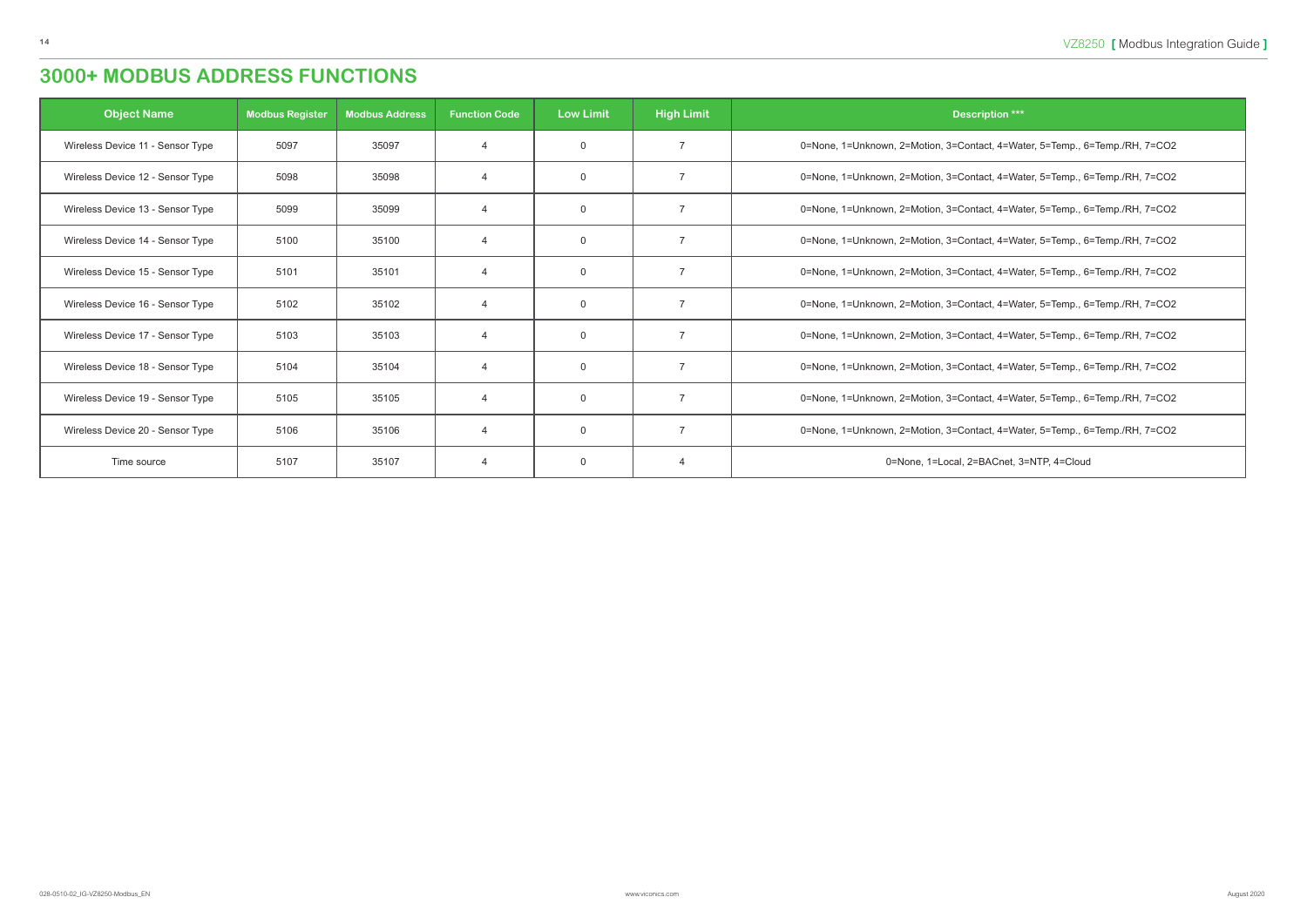<span id="page-14-0"></span>

| <b>Object Name</b>                | <b>Modbus Register</b> | <b>Modbus Address</b> | <b>Function Code</b> | <b>Low Limit</b> | <b>High Limit</b> | <b>Description ***</b>                                                                                                                                                                                                                                                        |
|-----------------------------------|------------------------|-----------------------|----------------------|------------------|-------------------|-------------------------------------------------------------------------------------------------------------------------------------------------------------------------------------------------------------------------------------------------------------------------------|
| Temperature Scale                 | $\overline{1}$         | 40001                 | $3-6$                | $\overline{0}$   |                   | $0 = ^{\circ}C, 1 = ^{\circ}F$                                                                                                                                                                                                                                                |
| Display Language                  | 2                      | 40002                 | $3-6$                | $\overline{0}$   | 22                | 0=English, 1=French, 2=Spanish, 3=Chinese, 4=Russian, 5=Arabic, 6=Bulgarian, 7=Czech, 8=Danish, 9=Dutch,<br>10=Finnish, 11=German, 12=Hungarian, 13=Indones., 14=Italian, 15=Norwegian, 16=Polish, 17=Portug., 18=Slo-<br>vak, 19=Swedish, 20=Turkish, 21=Japanese, 22=Hebrew |
| System Mode                       | $\overline{4}$         | 40004                 | $3-6$                | $\mathbf 0$      | $\overline{1}$    | 0=Off, 1=Auto                                                                                                                                                                                                                                                                 |
| UI16 Configuration                | 8                      | 40008                 | $3-6$                | $\overline{0}$   | $\overline{4}$    | 0=None, 1=Rem NSB, 2=Motion NO, 3=Motion NC, 4=Window                                                                                                                                                                                                                         |
| Room Humidity Display             | 10                     | 40010                 | $3-6$                | $\overline{0}$   |                   | 0=Disabled, 1=Enabled                                                                                                                                                                                                                                                         |
| Occupancy Command                 | 22                     | 40022                 | $3-6$                | $\overline{0}$   | $\overline{2}$    | 0=Loc occ., 1=Occupied, 2=Unocc.                                                                                                                                                                                                                                              |
| <b>Network Units</b>              | 23                     | 40023                 | $3-6$                | $\overline{0}$   |                   | 0=SI, 1=Imperial                                                                                                                                                                                                                                                              |
| No Activity Sleep Mode Time       | 26                     | 40026                 | $3-6$                | $\mathbf 0$      |                   | 0=Disabled, 1=Enabled                                                                                                                                                                                                                                                         |
| <b>Time Format</b>                | 27                     | 40027                 | $3-6$                | $\overline{0}$   |                   | 0=AM-PM, 1=24 Hours                                                                                                                                                                                                                                                           |
| <b>Standby Mode Configuration</b> | 28                     | 40028                 | $3-6$                | $\overline{0}$   |                   | 0=Absolute, 1=Offset                                                                                                                                                                                                                                                          |
| <b>HMI Color</b>                  | 29                     | 40029                 | $3-6$                | $\overline{0}$   | 9                 | 0=White, 1=Green, 2=Blue, 3=Grey, 4=Dark grey, 5=Pink, 6=Purple, 7=Red, 8=Orange, 9=Black                                                                                                                                                                                     |
| Main Display                      | 30                     | 40030                 | $3-6$                | $\overline{0}$   | $\overline{2}$    | 0=Temp., 1=Setpoint, 2=T. + set.                                                                                                                                                                                                                                              |
| Long Message Background Colour    | 31                     | 40031                 | $3-6$                | $\overline{0}$   | 10                | 0=White, 1=Green, 2=Blue, 3=Grey, 4=Dark grey, 5=Pink, 6=Purple, 7=Red, 8=Orange, 9=Black, 10=Default                                                                                                                                                                         |
| Use Standby Screen                | 32                     | 40032                 | $3-6$                | $\overline{0}$   | $\mathbf{3}$      | 0=No, 1=Yes, 2=Occ. only, 3=Screen sav                                                                                                                                                                                                                                        |
| <b>Actuator Type</b>              | 34                     | 40034                 | $3-6$                | $\overline{0}$   | $\overline{4}$    | 0=0-10V DA, 1=0-10V RA, 2=2-10V DA, 3=2-10V RA, 4=Floating                                                                                                                                                                                                                    |
| <b>Baseboard Configuration</b>    | 36                     | 40036                 | $3-6$                | $\overline{0}$   | $\mathbf{3}$      | 0=Relay, 1=PWM Vac, 2=Valve NC, 3=Valve NO                                                                                                                                                                                                                                    |
| UI17 Configuration                | 38                     | 40038                 | $3-6$                | $\overline{0}$   | $\overline{4}$    | 0=None, 1=Door dry, 2=Override, 3=Filter, 4=Service                                                                                                                                                                                                                           |
| UI19 Configuration                | 39                     | 40039                 | $3-6$                | $\overline{0}$   | $\mathbf{3}$      | 0=None, 1=COC/NH, 2=COC/NC, 3=COS                                                                                                                                                                                                                                             |
| <b>UO9 Configuration</b>          | 41                     | 40041                 | $3-6$                | $\overline{0}$   | $\mathbf{3}$      | 0=Analog, 1=Binary, 2=Relay RC, 3=Relay RH                                                                                                                                                                                                                                    |
| UO10 Configuration                | 42                     | 40042                 | $3-6$                | $\overline{0}$   | $\overline{2}$    | 0=Analog, 1=Binary, 2=Relay RC                                                                                                                                                                                                                                                |
| <b>UO11 Configuration</b>         | 43                     | 40043                 | $3-6$                | $\overline{0}$   | -1                | 0=Analog, 1=Binary                                                                                                                                                                                                                                                            |
| UO12 Configuration                | 44                     | 40044                 | $3-6$                | $\overline{0}$   | -1                | 0=Analog, 1=Binary                                                                                                                                                                                                                                                            |
| <b>Enable Smart Recovery</b>      | 51                     | 40051                 | $3-6$                | $\overline{0}$   |                   | $0 = \text{Off}, 1 = \text{On}$                                                                                                                                                                                                                                               |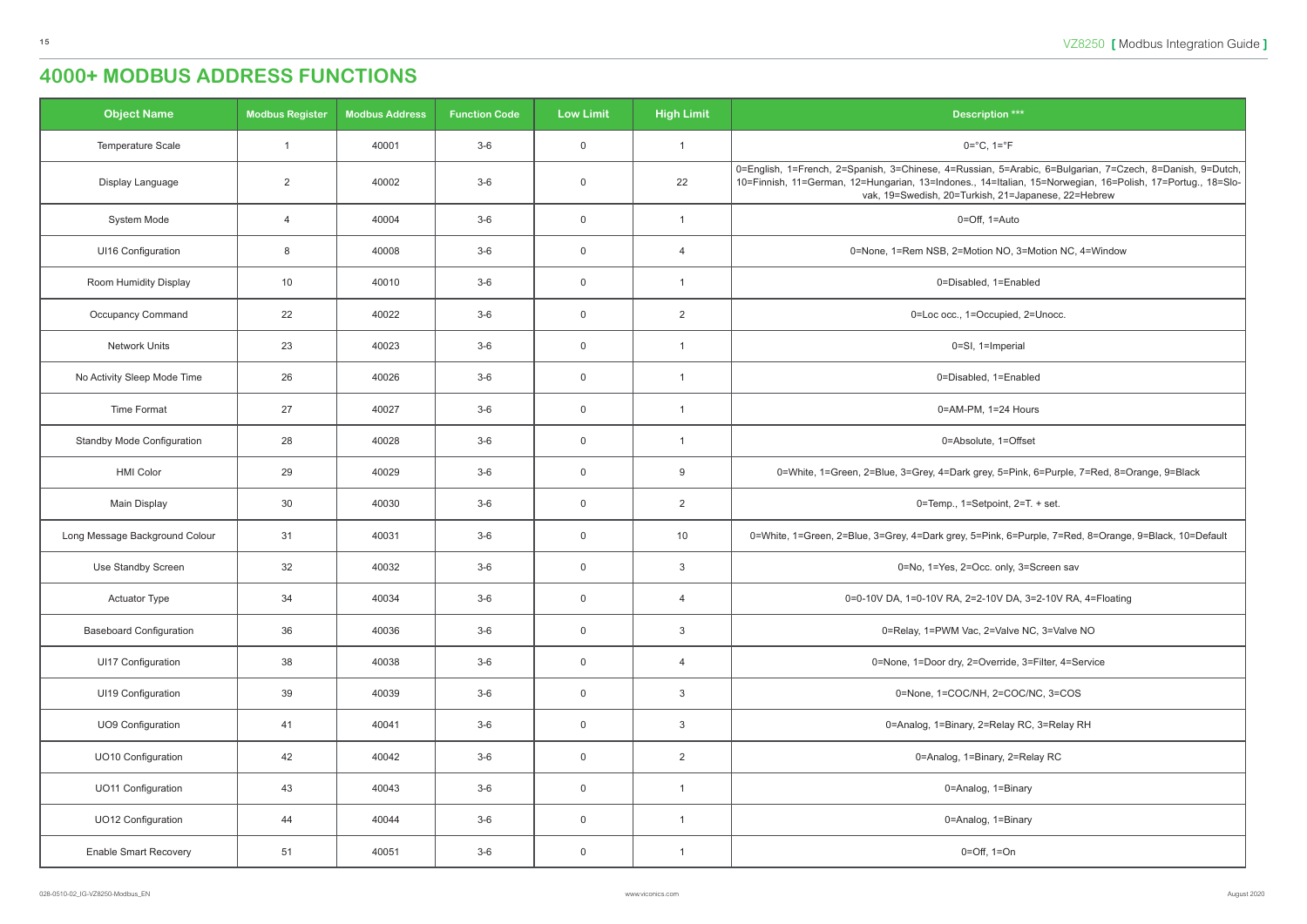| <b>Object Name</b>            | <b>Modbus Register</b> | <b>Modbus Address</b> | <b>Function Code</b> | <b>Low Limit</b> | <b>High Limit</b> | <b>Description ***</b>                                                                                                                                                                                                                                                                                    |
|-------------------------------|------------------------|-----------------------|----------------------|------------------|-------------------|-----------------------------------------------------------------------------------------------------------------------------------------------------------------------------------------------------------------------------------------------------------------------------------------------------------|
| Schedule Menu                 | 54                     | 40054                 | $3-6$                | $\mathbf 0$      | $\mathbf{3}$      | 0=Disabled, 1=Enabled, 2=Dis.no.clk, 3=En.no.clk                                                                                                                                                                                                                                                          |
| French                        | 56                     | 40056                 | $3-6$                | $\overline{0}$   | $\overline{1}$    | 0=Disabled, 1=Enabled                                                                                                                                                                                                                                                                                     |
| Spanish                       | 57                     | 40057                 | $3-6$                | $\mathbf 0$      | $\overline{1}$    | 0=Disabled, 1=Enabled                                                                                                                                                                                                                                                                                     |
| Chinese                       | 58                     | 40058                 | $3-6$                | $\mathbf 0$      | $\overline{1}$    | 0=Disabled, 1=Enabled                                                                                                                                                                                                                                                                                     |
| Russian                       | 59                     | 40059                 | $3-6$                | $\mathbf 0$      | $\overline{1}$    | 0=Disabled, 1=Enabled                                                                                                                                                                                                                                                                                     |
| Month                         | 60                     | 40060                 | $3-6$                | $\mathbf 0$      | 11                | 0=Jan., 1=Feb., 2=Mar., 3=Apr., 4=May, 5=June, 6=July, 7=Aug., 8=Sept., 9=Oct., 10=Nov., 11=Dec.                                                                                                                                                                                                          |
| Wireless Device 1 - Function  | 66                     | 40066                 | $3-6$                | $\mathbf 0$      | 8                 | 0=None, 1=Window, 2=Door, 3=Motion, 4=Env. data, 5=Remove, 6=Water, 7=Refrig., 8=Freezer                                                                                                                                                                                                                  |
| Wireless Device 2 - Function  | 67                     | 40067                 | $3-6$                | $\mathbf 0$      | 8                 | 0=None, 1=Window, 2=Door, 3=Motion, 4=Env. data, 5=Remove, 6=Water, 7=Refrig., 8=Freezer                                                                                                                                                                                                                  |
| Wireless Device 3 - Function  | 68                     | 40068                 | $3-6$                | $\mathbf 0$      | 8                 | 0=None, 1=Window, 2=Door, 3=Motion, 4=Env. data, 5=Remove, 6=Water, 7=Refrig., 8=Freezer                                                                                                                                                                                                                  |
| Wireless Device 4 - Function  | 69                     | 40069                 | $3-6$                | $\mathbf 0$      | 8                 | 0=None, 1=Window, 2=Door, 3=Motion, 4=Env. data, 5=Remove, 6=Water, 7=Refrig., 8=Freezer                                                                                                                                                                                                                  |
| Wireless Device 5 - Function  | 70                     | 40070                 | $3-6$                | $\mathbf 0$      | 8                 | 0=None, 1=Window, 2=Door, 3=Motion, 4=Env. data, 5=Remove, 6=Water, 7=Refrig., 8=Freezer                                                                                                                                                                                                                  |
| Wireless Device 6 - Function  | 71                     | 40071                 | $3-6$                | $\mathbf 0$      | 8                 | 0=None, 1=Window, 2=Door, 3=Motion, 4=Env. data, 5=Remove, 6=Water, 7=Refrig., 8=Freezer                                                                                                                                                                                                                  |
| Wireless Device 7 - Function  | 72                     | 40072                 | $3-6$                | $\mathbf 0$      | 8                 | 0=None, 1=Window, 2=Door, 3=Motion, 4=Env. data, 5=Remove, 6=Water, 7=Refrig., 8=Freezer                                                                                                                                                                                                                  |
| Wireless Device 8 - Function  | 73                     | 40073                 | 3-6                  | $\mathbf 0$      | 8                 | 0=None, 1=Window, 2=Door, 3=Motion, 4=Env. data, 5=Remove, 6=Water, 7=Refrig., 8=Freezer                                                                                                                                                                                                                  |
| Wireless Device 9 - Function  | 74                     | 40074                 | 3-6                  | 0                | 8                 | 0=None, 1=Window, 2=Door, 3=Motion, 4=Env. data, 5=Remove, 6=Water, 7=Refrig., 8=Freezer                                                                                                                                                                                                                  |
| Wireless Device 10 - Function | 75                     | 40075                 | $3-6$                | $\mathbf 0$      | 8                 | 0=None, 1=Window, 2=Door, 3=Motion, 4=Env. data, 5=Remove, 6=Water, 7=Refrig., 8=Freezer                                                                                                                                                                                                                  |
| <b>Occupancy Source</b>       | 77                     | 40077                 | $3-6$                | $\mathbf 0$      | $\mathbf{3}$      | 0=Motion, 1=Schedule, 2=Mot. occ., 3=Mot. unoc.                                                                                                                                                                                                                                                           |
| <b>Control Status</b>         | 79                     | 40079                 | $\mathbf{3}$         | $\overline{0}$   | $\overline{2}$    | 0=Off, 1=Cool, 2=Heat                                                                                                                                                                                                                                                                                     |
| Custom button icon            | 81                     | 40081                 | $3-6$                | $\mathbf 0$      | 16                | 0=Default Button, 1=No Button, 2=System Mode Heat/Cool, 3=System Mode On/Off, 4=Fan Mode, 5=Overri<br>ton, 6=Units Button, 7=Help Button, 8=Language Button, 9=Schedule Button, 10=Lighting Button, 11=Blind<br>12=Lamp Button, 13=Energy Button, 14=Make Room Button, 15=Setting Button, 16=Timer Button |
| Custom button behavior        | 82                     | 40082                 | $3-6$                | $\overline{0}$   | 11                | 0=Default function, 1=No function, 2=System mode function, 3=Fan function, 4=Override function, 5=So<br>function, 6=Units function, 7=Help function, 8=Language function, 9=Configuration function, 10=Custom fi<br>11=Standby function                                                                   |
| Arabic                        | 83                     | 40083                 | $3-6$                | $\mathbf 0$      | $\overline{1}$    | 0=Disabled, 1-Enabled                                                                                                                                                                                                                                                                                     |
| Czech                         | 85                     | 40085                 | $3-6$                | $\mathbf 0$      | $\overline{1}$    | 0=Disabled, 1-Enabled                                                                                                                                                                                                                                                                                     |
| Danish                        | 86                     | 40086                 | $3-6$                | $\overline{0}$   | $\overline{1}$    | 0=Disabled, 1-Enabled                                                                                                                                                                                                                                                                                     |

| <b>Description ***</b>                                                                                                                                                                                                                                                                                                   |
|--------------------------------------------------------------------------------------------------------------------------------------------------------------------------------------------------------------------------------------------------------------------------------------------------------------------------|
| 0=Disabled, 1=Enabled, 2=Dis.no.clk, 3=En.no.clk                                                                                                                                                                                                                                                                         |
| 0=Disabled, 1=Enabled                                                                                                                                                                                                                                                                                                    |
| 0=Disabled, 1=Enabled                                                                                                                                                                                                                                                                                                    |
| 0=Disabled, 1=Enabled                                                                                                                                                                                                                                                                                                    |
| 0=Disabled, 1=Enabled                                                                                                                                                                                                                                                                                                    |
| .0=Jan., 1=Feb., 2=Mar., 3=Apr., 4=May, 5=June, 6=July, 7=Aug., 8=Sept., 9=Oct., 10=Nov., 11=Dec                                                                                                                                                                                                                         |
| 0=None, 1=Window, 2=Door, 3=Motion, 4=Env. data, 5=Remove, 6=Water, 7=Refrig., 8=Freezer                                                                                                                                                                                                                                 |
| 0=None, 1=Window, 2=Door, 3=Motion, 4=Env. data, 5=Remove, 6=Water, 7=Refrig., 8=Freezer                                                                                                                                                                                                                                 |
| 0=None, 1=Window, 2=Door, 3=Motion, 4=Env. data, 5=Remove, 6=Water, 7=Refrig., 8=Freezer                                                                                                                                                                                                                                 |
| 0=None, 1=Window, 2=Door, 3=Motion, 4=Env. data, 5=Remove, 6=Water, 7=Refrig., 8=Freezer                                                                                                                                                                                                                                 |
| 0=None, 1=Window, 2=Door, 3=Motion, 4=Env. data, 5=Remove, 6=Water, 7=Refrig., 8=Freezer                                                                                                                                                                                                                                 |
| 0=None, 1=Window, 2=Door, 3=Motion, 4=Env. data, 5=Remove, 6=Water, 7=Refrig., 8=Freezer                                                                                                                                                                                                                                 |
| 0=None, 1=Window, 2=Door, 3=Motion, 4=Env. data, 5=Remove, 6=Water, 7=Refrig., 8=Freezer                                                                                                                                                                                                                                 |
| 0=None, 1=Window, 2=Door, 3=Motion, 4=Env. data, 5=Remove, 6=Water, 7=Refrig., 8=Freezer                                                                                                                                                                                                                                 |
| 0=None, 1=Window, 2=Door, 3=Motion, 4=Env. data, 5=Remove, 6=Water, 7=Refrig., 8=Freezer                                                                                                                                                                                                                                 |
| 0=None, 1=Window, 2=Door, 3=Motion, 4=Env. data, 5=Remove, 6=Water, 7=Refrig., 8=Freezer                                                                                                                                                                                                                                 |
| 0=Motion, 1=Schedule, 2=Mot. occ., 3=Mot. unoc.                                                                                                                                                                                                                                                                          |
| 0=Off, 1=Cool, 2=Heat                                                                                                                                                                                                                                                                                                    |
| 0=Default Button, 1=No Button, 2=System Mode Heat/Cool, 3=System Mode On/Off, 4=Fan Mode, 5=Override But-<br>ton, 6=Units Button, 7=Help Button, 8=Language Button, 9=Schedule Button, 10=Lighting Button, 11=Blind Button,<br>12=Lamp Button, 13=Energy Button, 14=Make Room Button, 15=Setting Button, 16=Timer Button |
| 0=Default function, 1=No function, 2=System mode function, 3=Fan function, 4=Override function, 5=Schedule<br>function, 6=Units function, 7=Help function, 8=Language function, 9=Configuration function, 10=Custom function,<br>11=Standby function                                                                     |
| 0=Disabled, 1-Enabled                                                                                                                                                                                                                                                                                                    |
| 0=Disabled, 1-Enabled                                                                                                                                                                                                                                                                                                    |
| 0=Disabled, 1-Enabled                                                                                                                                                                                                                                                                                                    |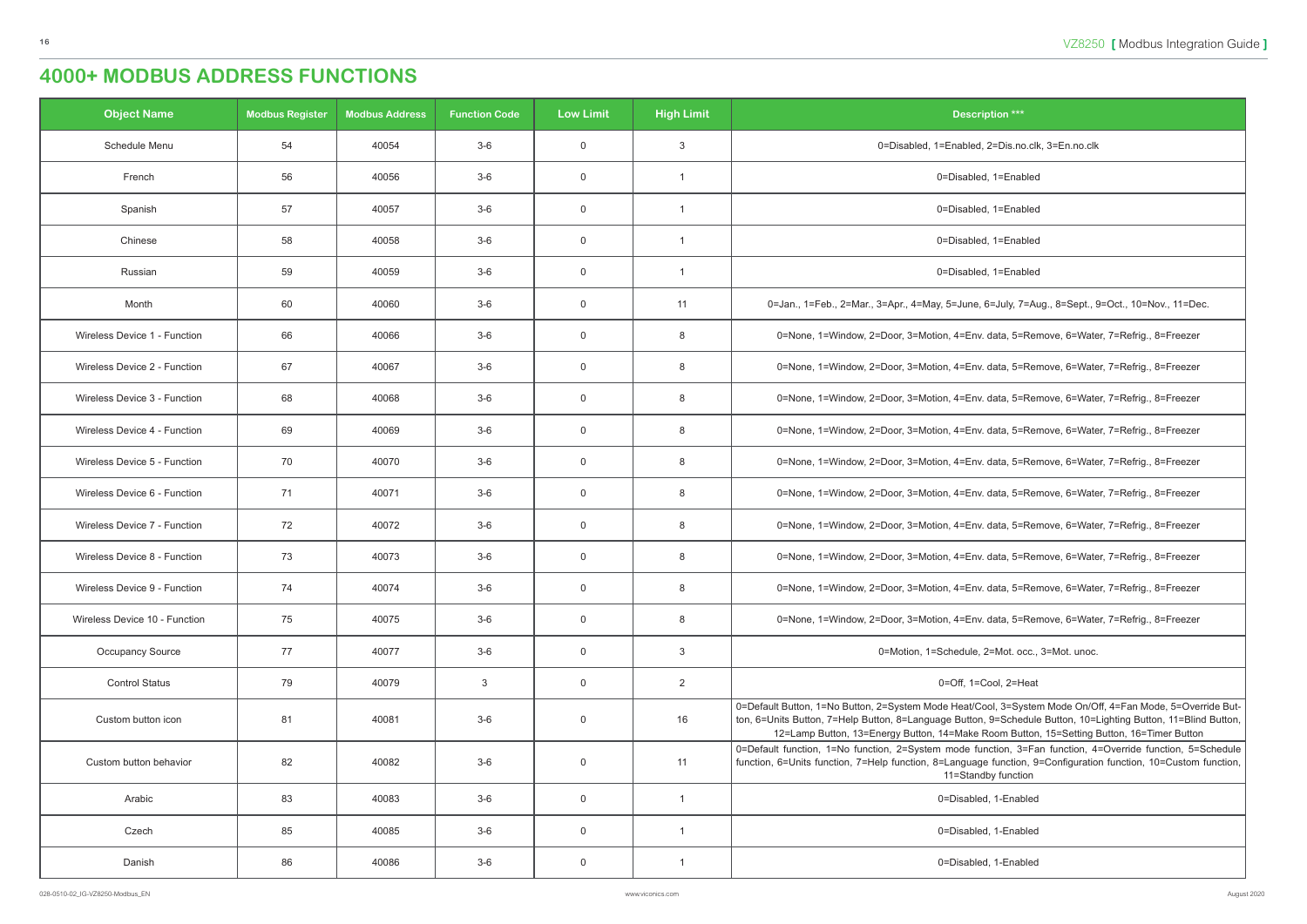| <b>Object Name</b>      | <b>Modbus Register</b> | <b>Modbus Address</b> | <b>Function Code</b> | <b>Low Limit</b> | <b>High Limit</b>       | <b>Description ***</b>                                                                                                                                                                                                         |
|-------------------------|------------------------|-----------------------|----------------------|------------------|-------------------------|--------------------------------------------------------------------------------------------------------------------------------------------------------------------------------------------------------------------------------|
| Dutch                   | 87                     | 40087                 | $3-6$                | $\overline{0}$   | $\overline{\mathbf{1}}$ | 0=Disabled, 1-Enabled                                                                                                                                                                                                          |
| Finnish                 | 88                     | 40088                 | $3-6$                | $\overline{0}$   | $\overline{1}$          | 0=Disabled, 1-Enabled                                                                                                                                                                                                          |
| German                  | 89                     | 40089                 | $3-6$                | $\overline{0}$   | -1                      | 0=Disabled, 1-Enabled                                                                                                                                                                                                          |
| Hungarian               | 90                     | 40090                 | $3-6$                | $\overline{0}$   |                         | 0=Disabled, 1-Enabled                                                                                                                                                                                                          |
| Indonesian              | 91                     | 40091                 | $3-6$                | $\overline{0}$   | $\overline{1}$          | 0=Disabled, 1-Enabled                                                                                                                                                                                                          |
| Italian                 | 92                     | 40092                 | $3-6$                | $\overline{0}$   | -1                      | 0=Disabled, 1-Enabled                                                                                                                                                                                                          |
| Norwegian               | 93                     | 40093                 | $3-6$                | $\overline{0}$   | $\overline{1}$          | 0=Disabled, 1-Enabled                                                                                                                                                                                                          |
| Polish                  | 94                     | 40094                 | $3-6$                | $\overline{0}$   | -1                      | 0=Disabled, 1-Enabled                                                                                                                                                                                                          |
| Portuguese              | 95                     | 40095                 | $3-6$                | $\overline{0}$   |                         | 0=Disabled, 1-Enabled                                                                                                                                                                                                          |
| Slovak                  | 96                     | 40096                 | $3-6$                | $\overline{0}$   | $\overline{1}$          | 0=Disabled, 1-Enabled                                                                                                                                                                                                          |
| Swedish                 | 97                     | 40097                 | $3-6$                | $\overline{0}$   | $\overline{\mathbf{1}}$ | 0=Disabled, 1-Enabled                                                                                                                                                                                                          |
| Turkish                 | 98                     | 40098                 | $3-6$                | $\overline{0}$   | $\overline{1}$          | 0=Disabled, 1-Enabled                                                                                                                                                                                                          |
| Modbus Baud Rate        | 105                    | 40105                 | $3-6$                | $\overline{0}$   | $\overline{4}$          | 0=4800, 1=9600, 2=19200, 3=38400, 4=57600                                                                                                                                                                                      |
| Modbus Parity Bit       | 106                    | 40106                 | $3-6$                | $\overline{0}$   | $\overline{2}$          | 0=None, 1=Odd, 2=Even                                                                                                                                                                                                          |
| Schedule Type           | 107                    | 40107                 | $3-6$                | $\mathbf 0$      | $2^{\circ}$             | 0=7 days, 1=5+2 days, 2=5+1+1 day                                                                                                                                                                                              |
| UI16 Input Type         | 109                    | 40109                 | $\mathbf{3}$         | $\overline{0}$   | $\overline{2}$          | 0=Therm., 1=Binary, 2=Voltage                                                                                                                                                                                                  |
| UI17 Input Type         | 110                    | 40110                 | $\mathbf{3}$         | $\mathsf{O}$     | $\overline{2}$          | 0=Therm., 1=Binary, 2=Voltage                                                                                                                                                                                                  |
| UI19 Input Type         | 111                    | 40111                 | $\mathbf{3}$         | $\overline{0}$   | $\overline{2}$          | 0=Therm., 1=Binary, 2=Voltage                                                                                                                                                                                                  |
| UI20 Input Type         | 112                    | 40112                 | $\mathbf{3}$         | $\overline{0}$   | $\overline{2}$          | 0=Therm., 1=Binary, 2=Voltage                                                                                                                                                                                                  |
| UI22 Input Type         | 113                    | 40113                 | $\mathbf{3}$         | $\overline{0}$   | $\overline{2}$          | 0=Therm., 1=Binary, 2=Voltage                                                                                                                                                                                                  |
| UI23 Input Type         | 114                    | 40114                 | $3-6$                | $\overline{0}$   | $\overline{1}$          | 0=Therm., 1=Binary, 2=Voltage                                                                                                                                                                                                  |
| UI24 Input Type         | 115                    | 40115                 | $\mathbf{3}$         | $\overline{0}$   | $\overline{2}$          | 0=Therm., 1=Binary, 2=Voltage                                                                                                                                                                                                  |
| Room Temperature Sensor | 116                    | 40116                 | $3-6$                | $\overline{0}$   | 22                      | 0=Wired, 1=Internal, 2=WL IO, 3=WL 1, 4=WL 2, 5=WL 3, 6=WL 4, 7=WL 5, 8=WL 6, 9=WL 7, 10=WL 8, 11=WL 9,  <br>12=WL 10, 13=WL 11, 14=WL 12, 15=WL 13, 16=WL 14, 17=WL 15, 18=WL 16, 19=WL 17, 20=WL 18, 21=WL 19,  <br>22=WL 20 |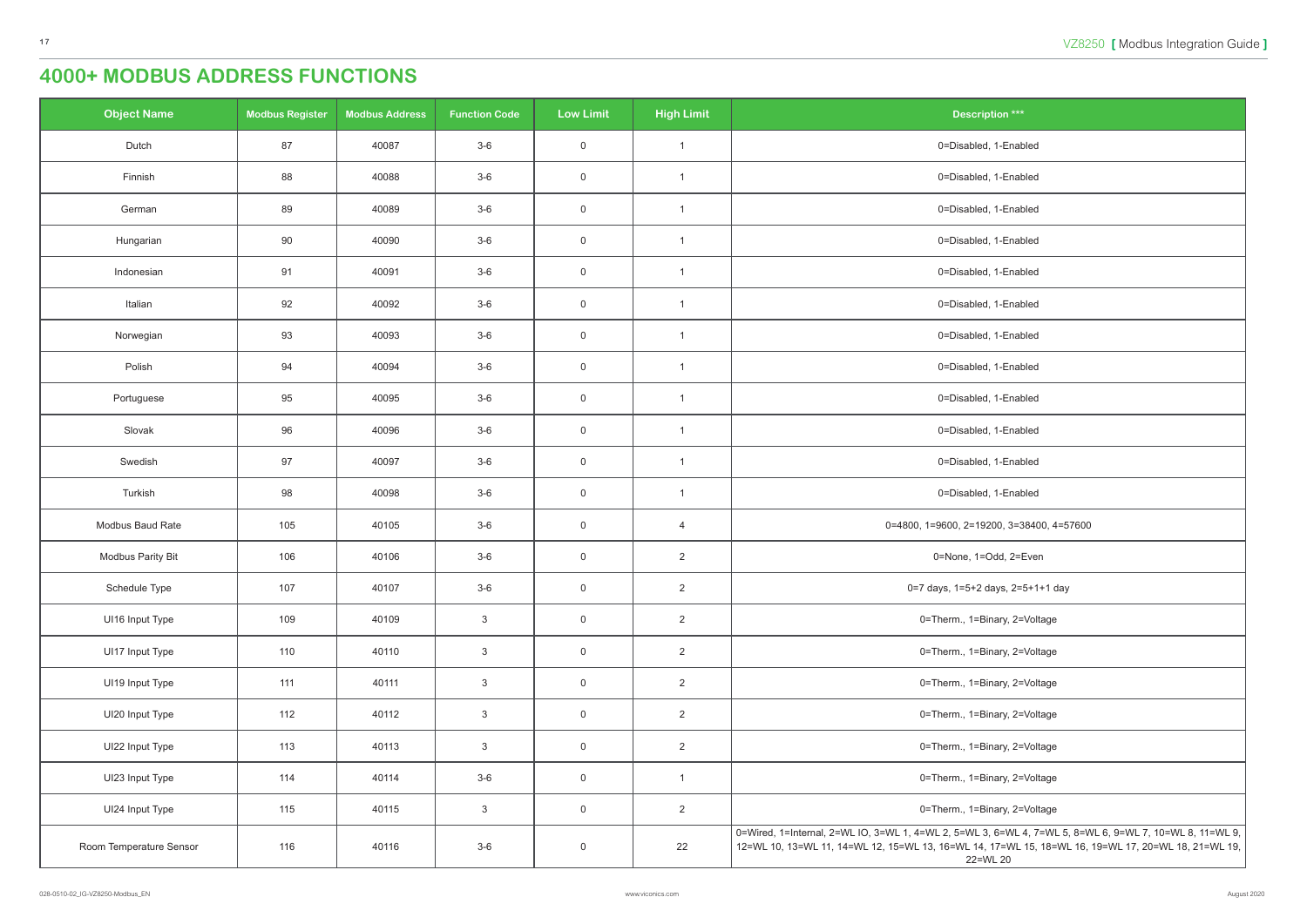| <b>Object Name</b>            | <b>Modbus Register</b> | <b>Modbus Address</b> | <b>Function Code</b> | <b>Low Limit</b> | <b>High Limit</b> | <b>Description ***</b>                                                                                                                                                                                         |
|-------------------------------|------------------------|-----------------------|----------------------|------------------|-------------------|----------------------------------------------------------------------------------------------------------------------------------------------------------------------------------------------------------------|
| CO2 Display                   | 118                    | 40118                 | $3-6$                | $\overline{0}$   |                   | 0=Disabled, 1-Enabled                                                                                                                                                                                          |
| CO2 Autocalibration           | 119                    | 40119                 | $3-6$                | $\overline{0}$   |                   | 0=Disabled, 1-Enabled                                                                                                                                                                                          |
| Lock Screen                   | 120                    | 40120                 | $3-6$                | $\overline{0}$   |                   | $0 = No$ , $1 = Yes$                                                                                                                                                                                           |
| Relative humidity sensor      | 121                    | 40121                 | $3-6$                | $\overline{0}$   | 21                | 0=None, 1=Internal, 2=WL 1, 3=WL 2, 4=WL 3, 5=WL 4, 6=WL 5, 7=WL 6, 8=WL 7, 9=WL 8, 10=WL 9, 11=WL 10,  <br>12=WL 11, 13=WL 12, 14=WL 13, 15=WL 14, 16=WL 15, 17=WL 16, 18=WL 17, 19=WL 18, 20=WL 19, 21=WL 20 |
| Temperature Alarm Enabled     | 123                    | 40123                 | $3-6$                | $\overline{0}$   | -1                | $0=Off$ , $1=On$                                                                                                                                                                                               |
| <b>ADR Permission</b>         | 124                    | 40124                 | $3-6$                | $\overline{0}$   |                   | $0=Off$ , $1=On$                                                                                                                                                                                               |
| Fan Type                      | 128                    | 40128                 | $3-6$                | $\overline{0}$   | $\overline{4}$    | 0=None, 1=Par. on/off, 2=Ser. on/off, 3=Par. ECM, 4=Ser. ECM                                                                                                                                                   |
| Japanese                      | 129                    | 40129                 | $3-6$                | $\overline{0}$   |                   | 0=Disabled, 1-Enabled                                                                                                                                                                                          |
| Hebrew                        | 130                    | 40130                 | $3-6$                | $\overline{0}$   | - 1               | 0=Disabled, 1-Enabled                                                                                                                                                                                          |
| Duct Heater Configuration     | 133                    | 40133                 | $3-6$                | $\overline{0}$   | 8                 | 0=0-10V DA, 1=0-10V RA, 2=2-10V DA, 3=2-10V RA, 4=Floating, 5=On/Off, 6=PWM Vac, 7=Valve NC, 8=Valve NO                                                                                                        |
| VAV Box Type                  | 134                    | 40134                 | $3-6$                | $\overline{0}$   | $\overline{1}$    | $0=PD, 1=PI$                                                                                                                                                                                                   |
| <b>Reheat Configuration</b>   | 135                    | 40135                 | $3-6$                | $\overline{0}$   | $\overline{4}$    | 0=None, 1=Duct only, 2=Base only, 3=Duct+base, 4=Base+duct                                                                                                                                                     |
| Damper Override               | 136                    | 40136                 | $3-6$                | $\overline{0}$   | 5                 | 0=None, 1=Minimum, 2=Max. cool, 3=Close, 4=Reheat, 5=Open                                                                                                                                                      |
| Zone Control Mode             | 137                    | 40137                 | $3-6$                | $\overline{0}$   | $\overline{1}$    | 0=Cool, 1=Heat                                                                                                                                                                                                 |
| Wireless Device 11 - Function | 138                    | 40138                 | $3-6$                | $\overline{0}$   | 8                 | 0=None, 1=Window, 2=Door, 3=Motion, 4=Env. data, 5=Remove, 6=Water, 7=Refrig., 8=Freezer                                                                                                                       |
| Wireless Device 12 - Function | 139                    | 40139                 | $3-6$                | $\overline{0}$   | 8                 | 0=None, 1=Window, 2=Door, 3=Motion, 4=Env. data, 5=Remove, 6=Water, 7=Refrig., 8=Freezer                                                                                                                       |
| Wireless Device 13 - Function | 140                    | 40140                 | $3-6$                | $\overline{0}$   | 8                 | 0=None, 1=Window, 2=Door, 3=Motion, 4=Env. data, 5=Remove, 6=Water, 7=Refrig., 8=Freezer                                                                                                                       |
| Wireless Device 14 - Function | 141                    | 40141                 | $3-6$                | $\overline{0}$   | 8                 | 0=None, 1=Window, 2=Door, 3=Motion, 4=Env. data, 5=Remove, 6=Water, 7=Refrig., 8=Freezer                                                                                                                       |
| Wireless Device 15 - Function | 142                    | 40142                 | $3-6$                | $\overline{0}$   | 8                 | 0=None, 1=Window, 2=Door, 3=Motion, 4=Env. data, 5=Remove, 6=Water, 7=Refrig., 8=Freezer                                                                                                                       |
| Wireless Device 16 - Function | 143                    | 40143                 | $3-6$                | $\overline{0}$   | 8                 | 0=None, 1=Window, 2=Door, 3=Motion, 4=Env. data, 5=Remove, 6=Water, 7=Refrig., 8=Freezer                                                                                                                       |
| Wireless Device 17 - Function | 144                    | 40144                 | $3-6$                | $\overline{0}$   | 8                 | 0=None, 1=Window, 2=Door, 3=Motion, 4=Env. data, 5=Remove, 6=Water, 7=Refrig., 8=Freezer                                                                                                                       |
| Wireless Device 18 - Function | 145                    | 40145                 | $3-6$                | $\overline{0}$   | 8                 | 0=None, 1=Window, 2=Door, 3=Motion, 4=Env. data, 5=Remove, 6=Water, 7=Refrig., 8=Freezer                                                                                                                       |
| Wireless Device 19 - Function | 146                    | 40146                 | $3-6$                | $\overline{0}$   | 8                 | 0=None, 1=Window, 2=Door, 3=Motion, 4=Env. data, 5=Remove, 6=Water, 7=Refrig., 8=Freezer                                                                                                                       |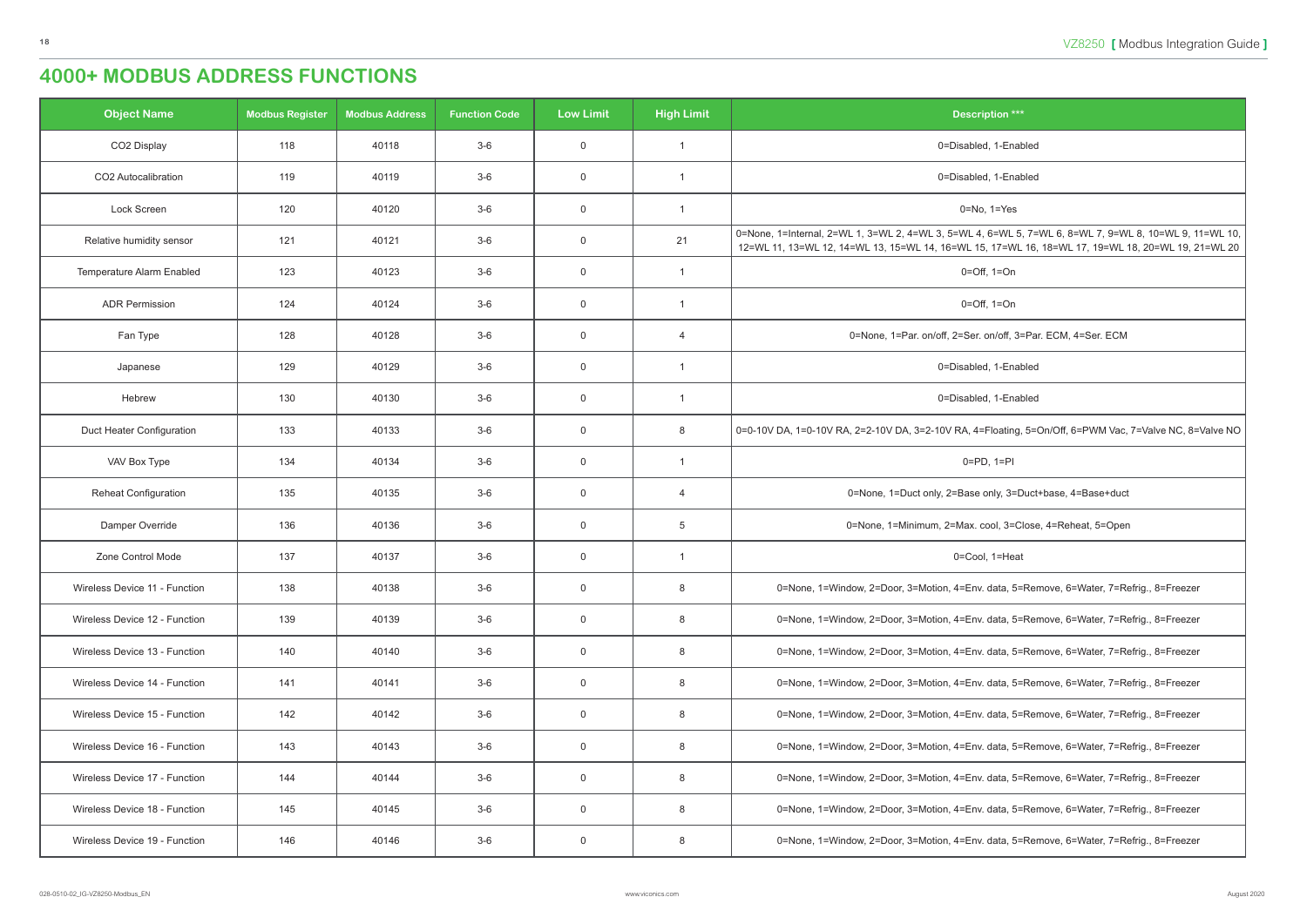| <b>Object Name</b>                | <b>Modbus Register</b> | <b>Modbus Address</b> | <b>Function Code</b> | <b>Low Limit</b>             | <b>High Limit</b>                | <b>Description ***</b>                                                                                                                                                                                    |
|-----------------------------------|------------------------|-----------------------|----------------------|------------------------------|----------------------------------|-----------------------------------------------------------------------------------------------------------------------------------------------------------------------------------------------------------|
| Wireless Device 20 - Function     | 147                    | 40147                 | $3-6$                | $\overline{0}$               | 8                                | 0=None, 1=Window, 2=Door, 3=Motion, 4=Env. data, 5=Remove, 6=Water, 7=Refrig., 8=Freezer                                                                                                                  |
| CO2 source                        | 148                    | 40148                 | $3-6$                | $\overline{0}$               | 21                               | 0=None, 1=Local, 2=WL 1, 3=WL 2, 4=WL 3, 5=WL 4, 6=WL 5, 7=WL 6, 8=WL 7, 9=WL 8, 10=WL 9, 11=WL 10,<br>12=WL 11, 13=WL 12, 14=WL 13, 15=WL 14, 16=WL 15, 17=WL 16, 18=WL 17, 19=WL 18, 20=WL 19, 21=WL 20 |
| Display the Fan Status icon       | 150                    | 40150                 | $3-6$                | $\overline{0}$               | $\overline{1}$                   | 0=Disabled, 1-Enabled                                                                                                                                                                                     |
| Display the System Status icon    | 151                    | 40151                 | $3-6$                | $\overline{0}$               | $\overline{1}$                   | 0=Disabled, 1-Enabled                                                                                                                                                                                     |
| Display the Help button           | 152                    | 40152                 | $3-6$                | $\overline{0}$               | $\overline{1}$                   | 0=Disabled, 1-Enabled                                                                                                                                                                                     |
| <b>Occupied Cool Setpoint</b>     | 4001                   | 44001                 | $3-6$                | $54^{\circ}F(12^{\circ}C)$   | 100°F(38°C)                      | Fahrenheit/Celsius                                                                                                                                                                                        |
| Occupied Heat Setpoint            | 4002                   | 44002                 | $3-6$                | $40^{\circ}F(4^{\circ}C)$    | $90^{\circ}$ F(32 $^{\circ}$ C)  | Fahrenheit/Celsius                                                                                                                                                                                        |
| <b>Unoccupied Cool Setpoint</b>   | 4003                   | 44003                 | $3-6$                | $54^{\circ}F(12^{\circ}C)$   | $100^{\circ}$ F(38 $^{\circ}$ C) | Fahrenheit/Celsius                                                                                                                                                                                        |
| <b>Unoccupied Heat Setpoint</b>   | 4004                   | 44004                 | $3-6$                | $40^{\circ}F(4^{\circ}C)$    | $90^{\circ}$ F(32 $^{\circ}$ C)  | Fahrenheit/Celsius                                                                                                                                                                                        |
| <b>Heating Setpoint Limit</b>     | 4005                   | 44005                 | $3-6$                | $40^{\circ}F(4^{\circ}C)$    | $90^{\circ}$ F(32 $^{\circ}$ C)  | Fahrenheit/Celsius                                                                                                                                                                                        |
| <b>Cooling Setpoint Limit</b>     | 4006                   | 44006                 | $3-6$                | $54^{\circ}F(12^{\circ}C)$   | 100°F(38°C)                      | Fahrenheit/Celsius                                                                                                                                                                                        |
| Calibrate Room Temperature Sensor | 4007                   | 44007                 | $3-6$                | $-5^{\circ}F(-2.5^{\circ}C)$ | $5^{\circ}F(2.5^{\circ}C)$       | Fahrenheit/Celsius                                                                                                                                                                                        |
| <b>Standby Cool Setpoint</b>      | 4009                   | 44009                 | $3-6$                | $54^{\circ}F(12^{\circ}C)$   | $100^{\circ}$ F(38 $^{\circ}$ C) | Fahrenheit/Celsius                                                                                                                                                                                        |
| <b>Standby Heat Setpoint</b>      | 4010                   | 44010                 | $3-6$                | $40^{\circ}F(4^{\circ}C)$    | $90^{\circ}$ F(32 $^{\circ}$ C)  | Fahrenheit/Celsius                                                                                                                                                                                        |
| <b>Calibrate Humidity Sensor</b>  | 4013                   | 44013                 | $3-6$                | $-15$                        | $+15$                            | <b>Percent Relative Humidity</b>                                                                                                                                                                          |
| Main Password                     | 4017                   | 44017                 | $3-6$                | $\overline{0}$               | 9999                             |                                                                                                                                                                                                           |
| <b>COM Address</b>                | 4018                   | 44018                 | $3-6$                | $\overline{0}$               | 254                              |                                                                                                                                                                                                           |
| Model Number                      | 4019                   | 44019                 | $\mathbf{3}$         | 85                           | 88                               |                                                                                                                                                                                                           |
| Deadband                          | 4020                   | 44020                 | $3-6$                | $2^{\circ}F(1^{\circ}C)$     | $5^{\circ}F(2.5^{\circ}C)$       | Fahrenheit/Celsius                                                                                                                                                                                        |
| Unoccupied Time                   | 4026                   | 44026                 | $3-6$                | $\overline{0}$               | 24                               | Hours                                                                                                                                                                                                     |
| Temporary Occupancy Time          | 4027                   | 44027                 | $3-6$                | $\overline{0}$               | 24                               | Hours                                                                                                                                                                                                     |
| <b>Standby Time</b>               | 4028                   | 44028                 | $3-6$                | 0.5                          | 24                               | Hours                                                                                                                                                                                                     |
| <b>Proportional Band</b>          | 4029                   | 44029                 | $3-6$                | $\mathbf{3}$                 | 10                               |                                                                                                                                                                                                           |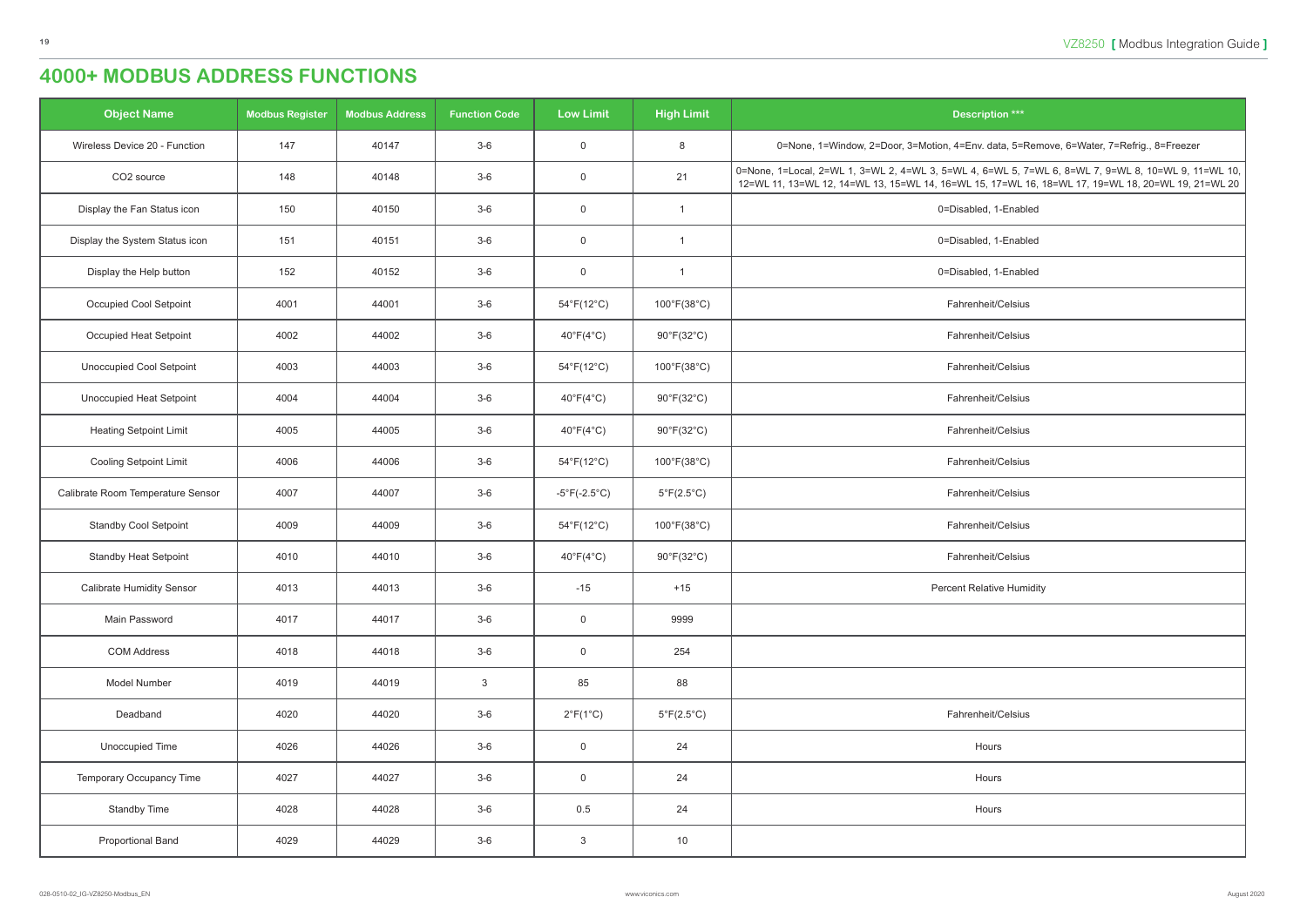| <b>Object Name</b>                      | <b>Modbus Register</b> | <b>Modbus Address</b> | <b>Function Code</b> | <b>Low Limit</b>           | <b>High Limit</b>          | <b>Description ***</b> |
|-----------------------------------------|------------------------|-----------------------|----------------------|----------------------------|----------------------------|------------------------|
| <b>Cooling Demand Limit</b>             | 4030                   | 44030                 | $3-6$                | $\mathsf 0$                | 100                        | Percent                |
| <b>Heating Demand Limit</b>             | 4031                   | 44031                 | $3-6$                | $\mathsf 0$                | 100                        | Percent                |
| Low Backlight                           | 4033                   | 44033                 | $3-6$                | $\overline{0}$             | 100                        | Percent                |
| Night Backlight                         | 4034                   | 44034                 | $3-6$                | $\overline{0}$             | 100                        | Percent                |
| <b>Standby Temperature Differential</b> | 4038                   | 44038                 | $3-6$                | $1^{\circ}F(0.5^{\circ}C)$ | $5^{\circ}F(2.5^{\circ}C)$ | Fahrenheit/Celsius     |
| User Password                           | 4039                   | 44039                 | $3-6$                | $\overline{0}$             | 9999                       |                        |
| User HMI                                | 4042                   | 44042                 | $3-6$                | $\mathsf 0$                | 12                         |                        |
| Default Heating Setpoint                | 4043                   | 44043                 | $3-6$                | $65^{\circ}F(18^{\circ}C)$ | 80°F(27°C)                 | Fahrenheit/Celsius     |
| Occupied 1                              | 4059                   | 44059                 | $3-6$                | $\overline{0}$             | 1440                       | Minutes                |
| Unoccupied 1                            | 4060                   | 44060                 | $3-6$                | $\mathsf 0$                | 1440                       | Minutes                |
| Occupied 2                              | 4061                   | 44061                 | $3-6$                | $\mathsf 0$                | 1440                       | Minutes                |
| Unoccupied 2                            | 4062                   | 44062                 | $3-6$                | $\overline{0}$             | 1440                       | Minutes                |
| Occupied 3                              | 4063                   | 44063                 | $3-6$                | $\overline{0}$             | 1440                       | Minutes                |
| Unoccupied 3                            | 4064                   | 44064                 | $3-6$                | $\overline{0}$             | 1440                       | Minutes                |
| Occupied 1                              | 4065                   | 44065                 | $3-6$                | $\overline{0}$             | 1440                       | Minutes                |
| Unoccupied 1                            | 4066                   | 44066                 | $3-6$                | $\overline{0}$             | 1440                       | Minutes                |
| Occupied 2                              | 4067                   | 44067                 | $3-6$                | $\overline{0}$             | 1440                       | Minutes                |
| Unoccupied 2                            | 4068                   | 44068                 | $3-6$                | $\overline{0}$             | 1440                       | Minutes                |
| Occupied 3                              | 4069                   | 44069                 | $3-6$                | $\mathsf{O}$               | 1440                       | Minutes                |
| Unoccupied 3                            | 4070                   | 44070                 | $3-6$                | $\overline{0}$             | 1440                       | Minutes                |
| Occupied 1                              | 4071                   | 44071                 | $3-6$                | $\mathsf{O}$               | 1440                       | Minutes                |
| Unoccupied 1                            | 4072                   | 44072                 | $3-6$                | $\overline{0}$             | 1440                       | Minutes                |
| Occupied 2                              | 4073                   | 44073                 | $3-6$                | $\overline{0}$             | 1440                       | Minutes                |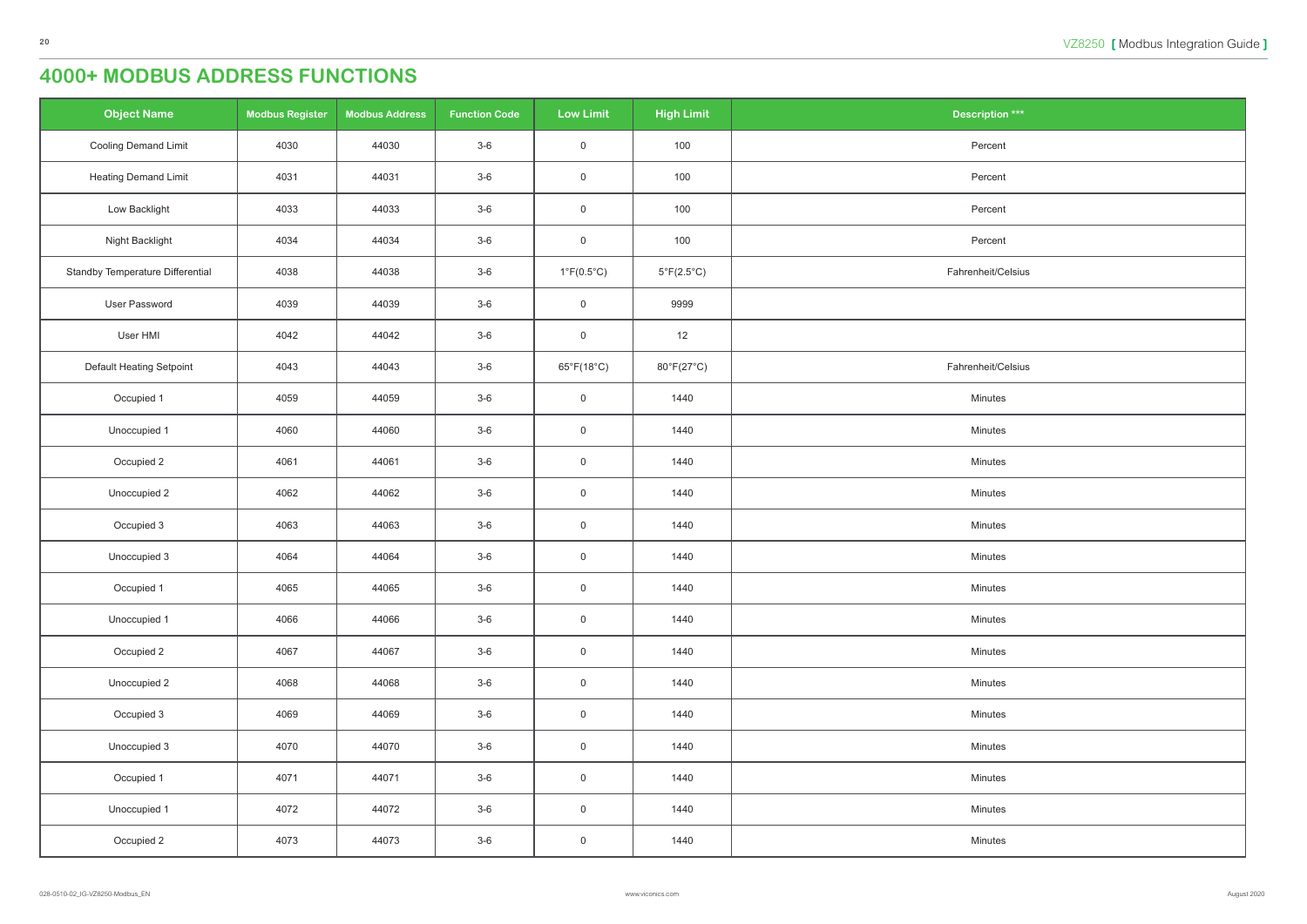| <b>Object Name</b> | <b>Modbus Register</b> | <b>Modbus Address</b> | <b>Function Code</b> | <b>Low Limit</b>    | <b>High Limit</b> | <b>Description ***</b> |
|--------------------|------------------------|-----------------------|----------------------|---------------------|-------------------|------------------------|
| Unoccupied 2       | 4074                   | 44074                 | $3-6$                | $\overline{0}$      | 1440              | Minutes                |
| Occupied 3         | 4075                   | 44075                 | $3-6$                | $\overline{0}$      | 1440              | Minutes                |
| Unoccupied 3       | 4076                   | 44076                 | $3-6$                | $\overline{0}$      | 1440              | Minutes                |
| Occupied 1         | 4077                   | 44077                 | $3-6$                | $\mathsf{O}\xspace$ | 1440              | Minutes                |
| Unoccupied 1       | 4078                   | 44078                 | $3-6$                | $\overline{0}$      | 1440              | Minutes                |
| Occupied 2         | 4079                   | 44079                 | $3-6$                | $\overline{0}$      | 1440              | Minutes                |
| Unoccupied 2       | 4080                   | 44080                 | $3-6$                | $\mathsf{O}\xspace$ | 1440              | Minutes                |
| Occupied 3         | 4081                   | 44081                 | $3-6$                | $\overline{0}$      | 1440              | Minutes                |
| Unoccupied 3       | 4082                   | 44082                 | $3-6$                | $\mathsf{O}$        | 1440              | Minutes                |
| Occupied 1         | 4083                   | 44083                 | $3-6$                | $\overline{0}$      | 1440              | Minutes                |
| Unoccupied 1       | 4084                   | 44084                 | $3-6$                | $\overline{0}$      | 1440              | Minutes                |
| Occupied 2         | 4085                   | 44085                 | $3-6$                | $\overline{0}$      | 1440              | Minutes                |
| Unoccupied 2       | 4086                   | 44086                 | $3-6$                | $\overline{0}$      | 1440              | Minutes                |
| Occupied 3         | 4087                   | 44087                 | $3-6$                | $\mathsf{O}$        | 1440              | Minutes                |
| Unoccupied 3       | 4088                   | 44088                 | $3-6$                | $\overline{0}$      | 1440              | Minutes                |
| Occupied 1         | 4089                   | 44089                 | $3-6$                | $\mathsf{O}$        | 1440              | Minutes                |
| Unoccupied 1       | 4090                   | 44090                 | $3-6$                | $\mathsf{O}$        | 1440              | Minutes                |
| Occupied 2         | 4091                   | 44091                 | $3-6$                | $\overline{0}$      | 1440              | Minutes                |
| Unoccupied 2       | 4092                   | 44092                 | $3-6$                | $\overline{0}$      | 1440              | Minutes                |
| Occupied 3         | 4093                   | 44093                 | $3-6$                | $\overline{0}$      | 1440              | Minutes                |
| Unoccupied 3       | 4094                   | 44094                 | $3-6$                | $\mathsf{O}$        | 1440              | Minutes                |
| Occupied 1         | 4095                   | 44095                 | $3-6$                | $\overline{0}$      | 1440              | Minutes                |
| Unoccupied 1       | 4096                   | 44096                 | $3-6$                | $\overline{0}$      | 1440              | Minutes                |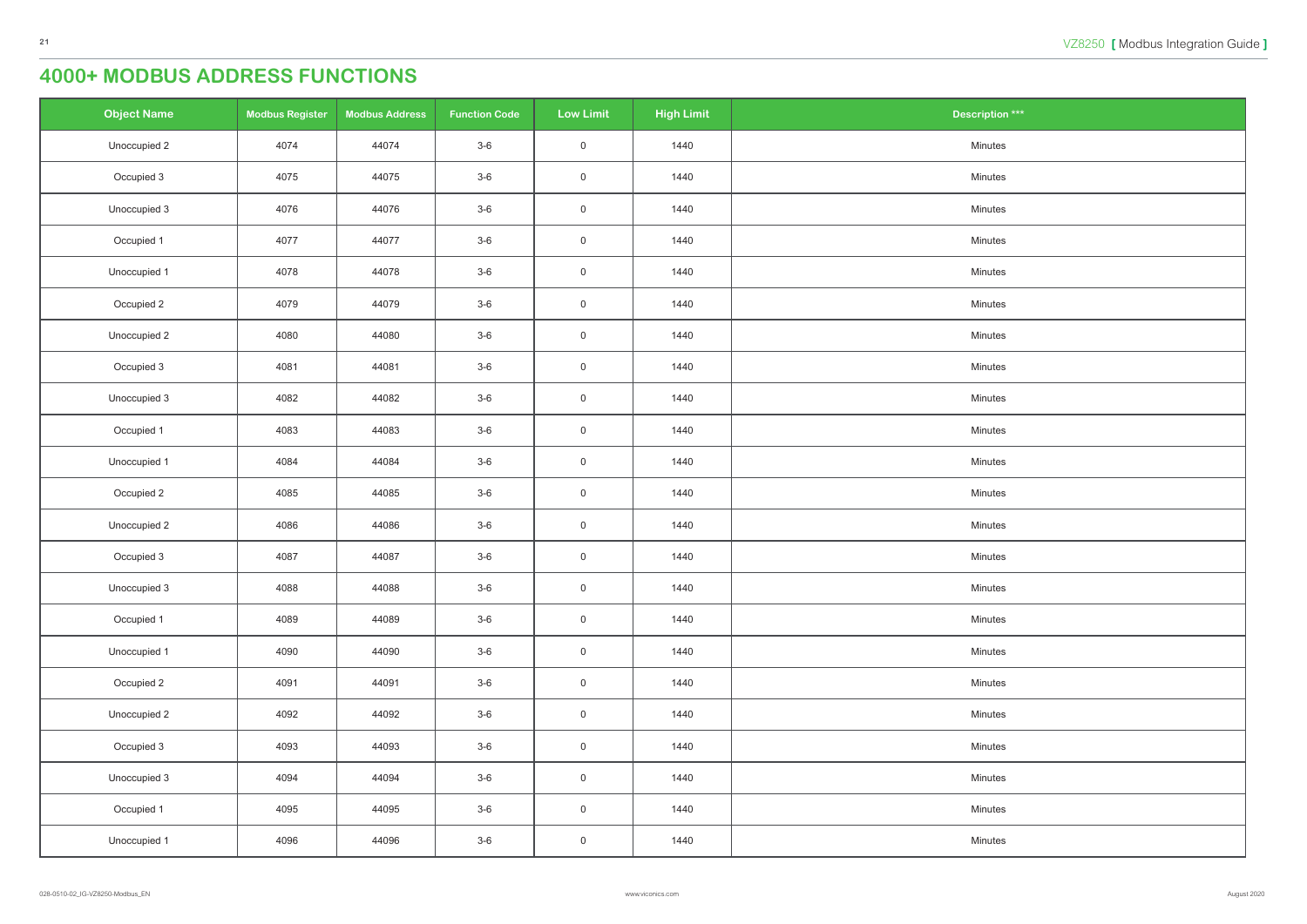| )tion $\stackrel{***}{\phantom{}_{\sim}}$ |
|-------------------------------------------|
| utes                                      |
| utes                                      |
| utes                                      |
| utes                                      |
| r Million                                 |
| r Million                                 |
|                                           |
|                                           |
|                                           |
|                                           |
|                                           |
|                                           |
|                                           |
|                                           |
|                                           |
|                                           |
|                                           |
|                                           |
|                                           |
|                                           |
|                                           |
|                                           |
| it/Celsius                                |

| <b>Object Name</b>                | <b>Modbus Register</b> | <b>Modbus Address</b> | <b>Function Code</b> | <b>Low Limit</b>          | <b>High Limit</b>               | Description ***    |
|-----------------------------------|------------------------|-----------------------|----------------------|---------------------------|---------------------------------|--------------------|
| Occupied 2                        | 4097                   | 44097                 | $3-6$                | $\mathsf{O}\xspace$       | 1440                            | Minutes            |
| Unoccupied 2                      | 4098                   | 44098                 | $3-6$                | $\mathsf{O}\xspace$       | 1440                            | Minutes            |
| Occupied 3                        | 4099                   | 44099                 | $3-6$                | $\mathsf{O}\xspace$       | 1440                            | Minutes            |
| Unoccupied 3                      | 4100                   | 44100                 | $3-6$                | $\boldsymbol{0}$          | 1440                            | Minutes            |
| Minimum CO2                       | 4108                   | 44108                 | $3-6$                | $\mathsf{O}\xspace$       | 4800                            | Parts per Million  |
| Maximum CO2                       | 4109                   | 44109                 | $3-6$                | 200                       | 5000                            | Parts per Million  |
| Time                              | 4110                   | 44110                 | $3-6$                | $\mathsf{O}\xspace$       | 1439                            |                    |
| Year                              | 4111                   | 44111                 | $3-6$                | 2000                      | 2100                            |                    |
| Day                               | 4112                   | 44112                 | $3-6$                | $\mathbf{1}$              | 31                              |                    |
| Lua Parameter A (AV25)            | 4117                   | 44117                 | $3-6$                | $-32768$                  | 32767                           |                    |
| Lua Parameter B (AV26)            | 4118                   | 44118                 | $3-6$                | $-32768$                  | 32767                           |                    |
| Lua Parameter C (AV27)            | 4119                   | 44119                 | $3-6$                | $-32768$                  | 32767                           |                    |
| Lua Parameter D (AV28)            | 4120                   | 44120                 | $3-6$                | $-32768$                  | 32767                           |                    |
| Lua Parameter E (AV29)            | 4121                   | 44121                 | $3-6$                | $-32768$                  | 32767                           |                    |
| Lua Parameter F (AV30)            | 4122                   | 44122                 | $3-6$                | $-32768$                  | 32767                           |                    |
| Hardware Revision                 | 4123                   | 44123                 | $\mathsf 3$          | 20                        | 21                              |                    |
| Keyboard Value                    | 4126                   | 44126                 | $3-6$                | $\mathsf{O}\xspace$       | 35                              |                    |
| UI19 Lua                          | 4134                   | 44134                 | $3-6$                | $-32768$                  | 32767                           |                    |
| UI20 Lua                          | 4135                   | 44135                 | $3-6$                | $-32768$                  | 32767                           |                    |
| UI22 Lua                          | 4136                   | 44136                 | $3-6$                | $-32768$                  | 32767                           |                    |
| UI23 Lua                          | 4137                   | 44137                 | $3-6$                | $-32768$                  | 32767                           |                    |
| UI24 Lua                          | 4138                   | 44138                 | $3-6$                | $-32768$                  | 32767                           |                    |
| Ambient Low Temperature Threshold | 4143                   | 44143                 | $3-6$                | $32^{\circ}F(0^{\circ}C)$ | $50^{\circ}$ F(10 $^{\circ}$ C) | Fahrenheit/Celsius |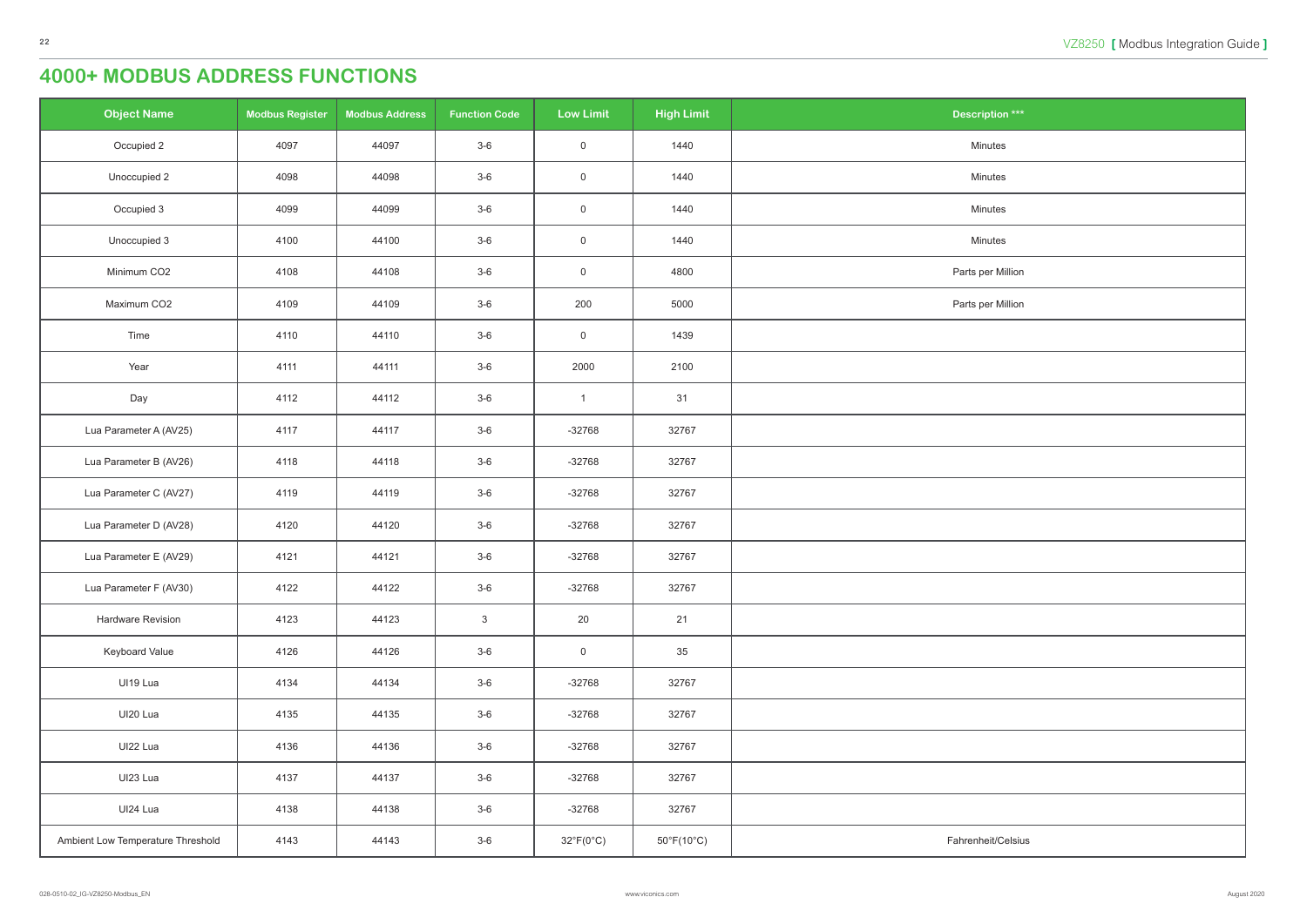| ition $***$ |
|-------------|
| it/Celsius  |
| it/Celsius  |
|             |
|             |
|             |
|             |
|             |
|             |
| age         |
| age         |
| cent        |
| cent        |
| per Minute  |
|             |
| utes        |
| utes        |
| it/Celsius  |
| it/Celsius  |
| cent        |
| cent        |
| cent        |
| cent        |
| per Minute  |

| <b>Object Name</b>                             | <b>Modbus Register</b> | <b>Modbus Address</b> | <b>Function Code</b> | <b>Low Limit</b>           | <b>High Limit</b>                | <b>Description ***</b> |
|------------------------------------------------|------------------------|-----------------------|----------------------|----------------------------|----------------------------------|------------------------|
| Temperature Alarm Hysteresis                   | 4144                   | 44144                 | $3-6$                | $0^{\circ}F(0^{\circ}C)$   | $10^{\circ}$ F(5.5 $^{\circ}$ C) | Fahrenheit/Celsius     |
| Load Shedding Offset                           | 4145                   | 44145                 | $3-6$                | $4^{\circ}F(2^{\circ}C)$   | $10^{\circ}$ F(5.5 $^{\circ}$ C) | Fahrenheit/Celsius     |
| Lua Parameter G (AV225)                        | 4146                   | 44146                 | $3-6$                | $-32768$                   | 32767                            |                        |
| Lua Parameter H (AV226)                        | 4147                   | 44147                 | $3-6$                | $-32768$                   | 32767                            |                        |
| Lua Parameter I (AV227)                        | 4148                   | 44148                 | $3-6$                | $-32768$                   | 32767                            |                        |
| Lua Parameter J (AV228)                        | 4149                   | 44149                 | $3-6$                | $-32768$                   | 32767                            |                        |
| Lua Parameter K (AV229)                        | 4150                   | 44150                 | $3-6$                | $-32768$                   | 32767                            |                        |
| Lua Parameter L (AV230)                        | 4151                   | 44151                 | $3-6$                | $-32768$                   | 32767                            |                        |
| <b>ECM Fan Low Voltage</b>                     | 4152                   | 44152                 | $3-6$                | $\overline{2}$             | $\overline{4}$                   | Voltage                |
| ECM Fan High Voltage                           | 4154                   | 44154                 | $3-6$                | 7.1                        | 10                               | Voltage                |
| Zone Heating PI Weight                         | 4155                   | 44155                 | $3-6$                | $\mathsf{O}$               | 100                              | Percent                |
| Zone Cooling PI Weight                         | 4156                   | 44156                 | $3-6$                | $\mathsf{O}$               | 100                              | Percent                |
| Flow $@$ 1 inch wc $(K)$                       | 4157                   | 44157                 | $3-6$                | 150                        | 7500                             | Cubic Feet per Minute  |
| Pressure Sensor Range                          | 4158                   | 44158                 | $3-6$                | 0.5                        | $\,$ 5 $\,$                      |                        |
| <b>Actuator Timing</b>                         | 4159                   | 44159                 | $3-6$                | 0.5                        | 9                                | Minutes                |
| <b>Floating Reheat Timing</b>                  | 4160                   | 44160                 | $3-6$                | 0.5                        | 9                                | Minutes                |
| Outside Air Temperature Duct Heater<br>Lockout | 4161                   | 44161                 | $3-6$                | $30^{\circ}F(-1^{\circ}C)$ | 90°F(32°C)                       | Fahrenheit/Celsius     |
| Outside Air Temperature Baseboard<br>Lockout   | 4162                   | 44162                 | $3-6$                | $30^{\circ}F(-1^{\circ}C)$ | 90°F(32°C)                       | Fahrenheit/Celsius     |
| Damper Minimum Position                        | 4163                   | 44163                 | $3-6$                | $\mathbf 0$                | 100                              | Percent                |
| Damper Maximum Cooling Position                | 4164                   | 44164                 | $3-6$                | $\overline{0}$             | 100                              | Percent                |
| Damper Maximum Heating Position                | 4165                   | 44165                 | $3-6$                | $\mathsf{O}$               | 100                              | Percent                |
| Damper Maximum Reheat Position                 | 4166                   | 44166                 | $3-6$                | $\mathbf 0$                | 100                              | Percent                |
| Minimum Airflow                                | 4167                   | 44167                 | $3-6$                | $\overline{0}$             | 10000                            | Cubic Feet per Minute  |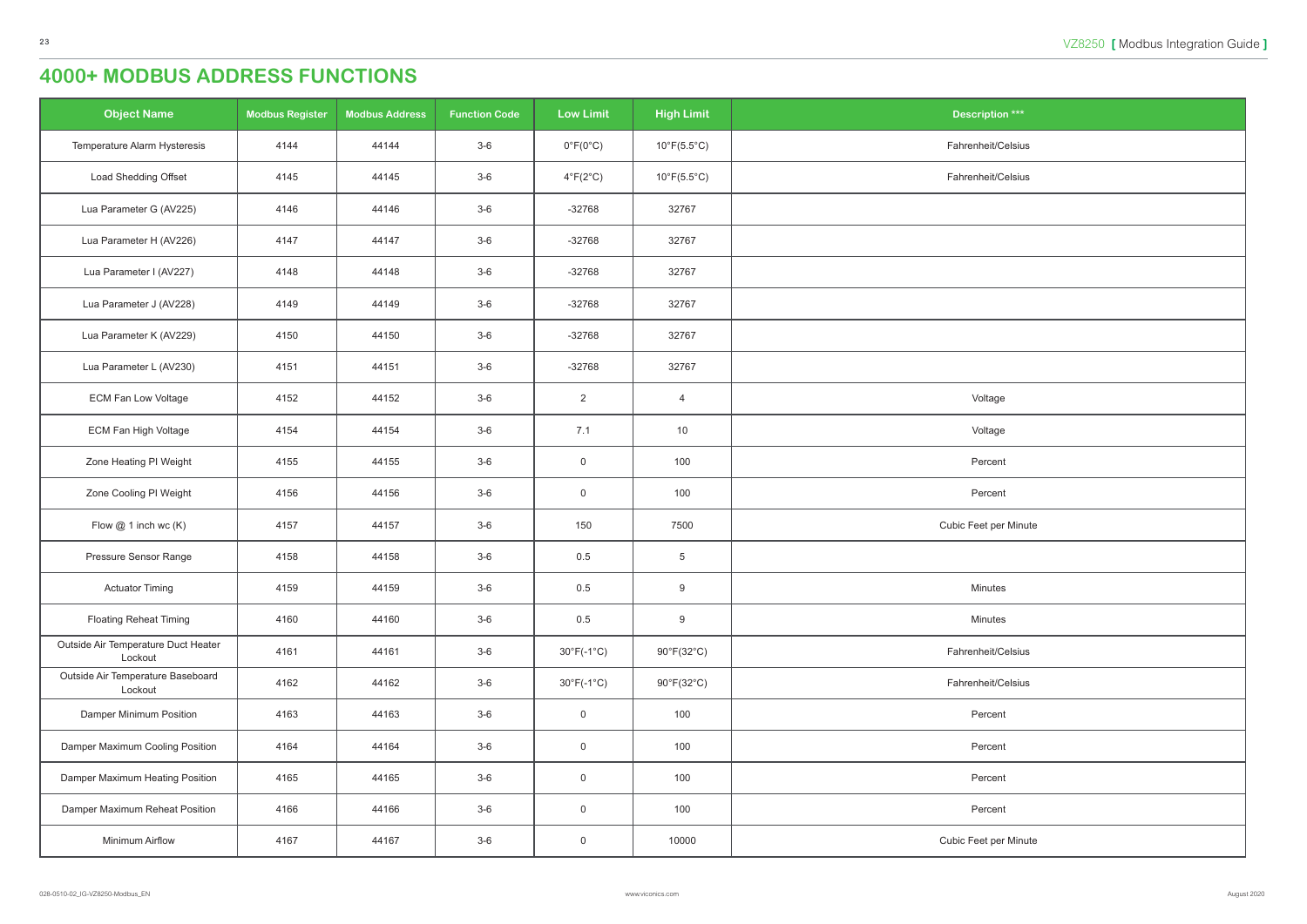| <b>Object Name</b>                       | <b>Modbus Register</b> | <b>Modbus Address</b> | <b>Function Code</b> | <b>Low Limit</b>                  | <b>High Limit</b>               | <b>Description ***</b> |
|------------------------------------------|------------------------|-----------------------|----------------------|-----------------------------------|---------------------------------|------------------------|
| <b>Maximum Cooling Airflow</b>           | 4168                   | 44168                 | $3-6$                | $\overline{0}$                    | 10000                           | Cubic Feet per Minute  |
| <b>Maximum Heating Airflow</b>           | 4169                   | 44169                 | $3-6$                | $\overline{0}$                    | 10000                           | Cubic Feet per Minute  |
| <b>Maximum Reheat Airflow</b>            | 4170                   | 44170                 | $3-6$                | $\overline{0}$                    | 10000                           | Cubic Feet per Minute  |
| Minimum Airflow Offset                   | 4171                   | 44171                 | $3-6$                | $-5000$                           | 5000                            | Cubic Feet per Minute  |
| <b>Maximum Airflow Offset</b>            | 4172                   | 44172                 | $3-6$                | $-5000$                           | 5000                            | Cubic Feet per Minute  |
| <b>Standby Screen Delay</b>              | 4174                   | 44174                 | $3-6$                | $5\phantom{.0}$                   | 300                             | Seconds                |
| Ambient High Temperature Threshold       | 4175                   | 44175                 | $3-6$                | $32^{\circ}F(0^{\circ}C)$         | 122°F(50°C)                     | Fahrenheit/Celsius     |
| Refrigeration High Temperature Threshold | 4176                   | 44176                 | $3-6$                | $32^{\circ}F(0^{\circ}C)$         | $60^{\circ}F(15.5^{\circ}C)$    | Fahrenheit/Celsius     |
| Refrigeration Low Temperature Threshold  | 4177                   | 44177                 | $3-6$                | $32^{\circ}F(0^{\circ}C)$         | $50^{\circ}$ F(10 $^{\circ}$ C) | Fahrenheit/Celsius     |
| Freezer High Temperature Threshold       | 4178                   | 44178                 | $3-6$                | $-40^{\circ}$ F( $-40^{\circ}$ C) | $32^{\circ}F(0^{\circ}C)$       | Fahrenheit/Celsius     |
| PI Heating Demand                        | 8001                   | 48001                 | $\mathbf{3}$         | $\mathsf 0$                       | 100                             | Percent                |
| PI Cooling Demand                        | 8002                   | 48002                 | $\mathbf{3}$         | $\overline{0}$                    | 100                             | Percent                |
| PI Zoning Demand                         | 8006                   | 48006                 | $\mathbf{3}$         | $-100$                            | 100                             | Percent                |
| <b>UO11 Analog Output</b>                | 9001                   | 49001                 | $\mathbf{3}$         | $\overline{0}$                    | 10                              | Voltage                |
| UO12 Analog Output                       | 9002                   | 49002                 | $\mathbf{3}$         | $\overline{0}$                    | 10                              | Voltage                |
| <b>UO9 Analog Output</b>                 | 9003                   | 49003                 | $\mathbf{3}$         | $\boldsymbol{0}$                  | 10                              | Voltage                |
| UO10 Analog Output                       | 9004                   | 49004                 | $\mathbf{3}$         | $\mathsf 0$                       | 10                              | Voltage                |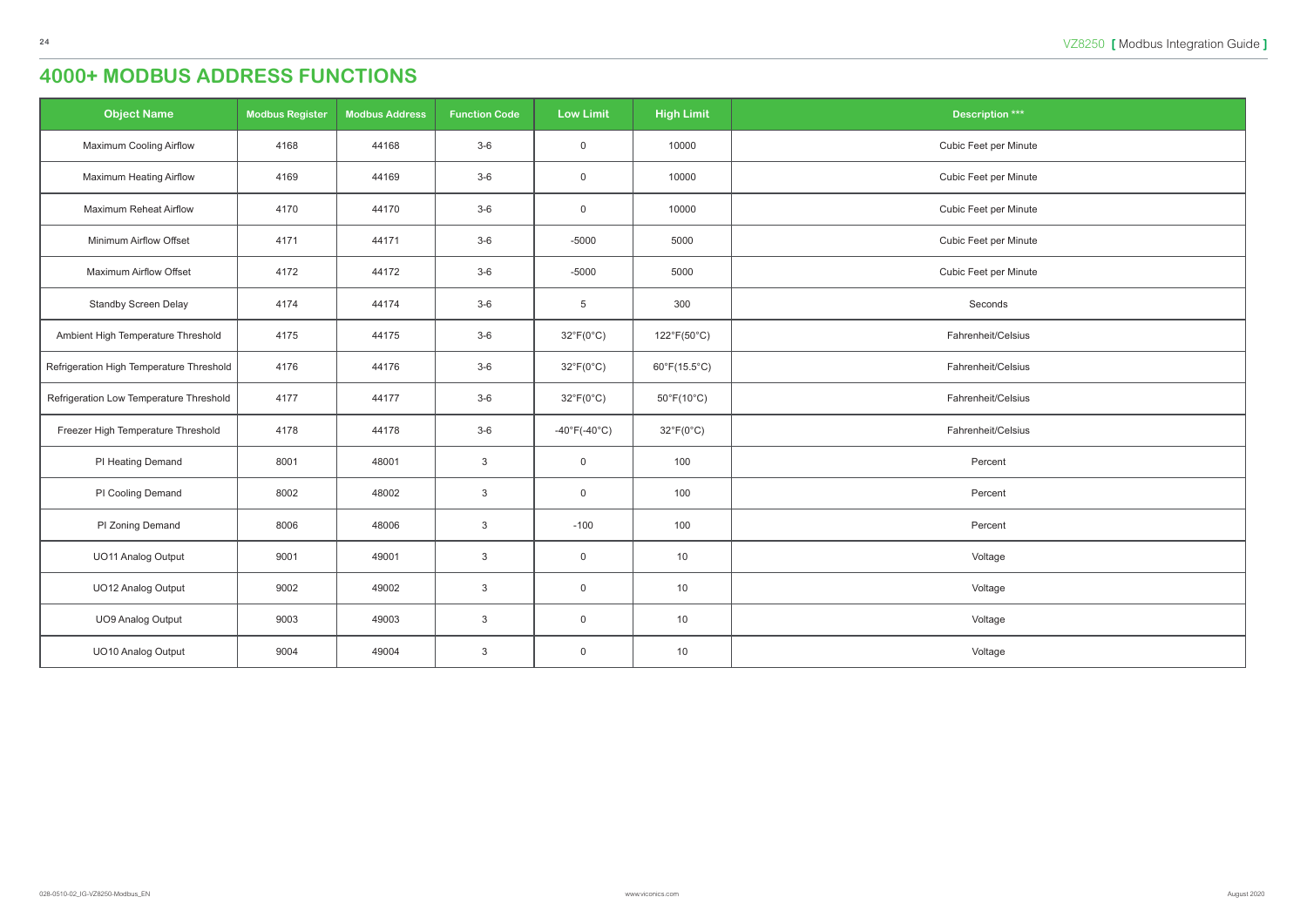<span id="page-24-0"></span>

| <b>Object Name</b>              | <b>Modbus Register</b> | <b>Modbus Address</b> | <b>Function Code</b> | <b>Low Limit</b> | <b>High Limit</b> | Description ***                 |
|---------------------------------|------------------------|-----------------------|----------------------|------------------|-------------------|---------------------------------|
| Filter Alarm                    | 5001                   | 5001                  | $\mathbf{1}$         | $\mathsf 0$      | $\overline{1}$    | $0 = \text{Off}, 1 = \text{On}$ |
| Service Alarm                   | 5002                   | 5002                  | $\mathbf{1}$         | $\mathsf 0$      | $\overline{1}$    | $0 = \text{Off}, 1 = \text{On}$ |
| Window Alarm                    | 5003                   | 5003                  | $\mathbf{1}$         | $\overline{0}$   | $\mathbf{1}$      | $0 = \text{Off}, 1 = \text{On}$ |
| PIR Local Motion                | 5004                   | 5004                  | $\overline{1}$       | $\overline{0}$   | $\mathbf{1}$      | 0=No motion, 1=Motion           |
| Low Battery Alarm               | 5006                   | 5006                  | $\mathbf{1}$         | $\overline{0}$   | $\overline{1}$    | $0 = Off$ , $1 = On$            |
| <b>Window Contact Installed</b> | 5007                   | 5007                  | $\mathbf{1}$         | $\mathsf 0$      | $\overline{1}$    | $0 = \text{Off}, 1 = \text{On}$ |
| <b>Window Contact Status</b>    | 5008                   | 5008                  | $\mathbf{1}$         | $\mathsf 0$      | $\overline{1}$    | 0=Closed, 1=Opened              |
| Door Contact Installed          | 5009                   | 5009                  | $\mathbf{1}$         | $\overline{0}$   | $\mathbf{1}$      | $0 = \text{Off}, 1 = \text{On}$ |
| Door Contact Status             | 5010                   | 5010                  | $\mathbf{1}$         | $\overline{0}$   | $\mathbf{1}$      | 0=Closed, 1=Opened              |
| Display Long Screen Message     | 5011                   | 5011                  | $1 - 5$              | $\overline{0}$   | $\overline{1}$    | $0 = \text{Off}, 1 = \text{On}$ |
| Force High Backlight            | 5012                   | 5012                  | $1 - 5$              | $\overline{0}$   | $\overline{1}$    | $0 = \text{Off}, 1 = \text{On}$ |
| <b>Smart Recovery Status</b>    | 5014                   | 5014                  | $\mathbf{1}$         | $\mathsf 0$      | $\mathbf{1}$      | $0 = \text{Off}, 1 = \text{On}$ |
| <b>Exception Status</b>         | 5015                   | 5015                  | $\mathbf{1}$         | $\overline{0}$   | $\mathbf{1}$      | $0 = \text{Off}, 1 = \text{On}$ |
| CO <sub>2</sub> Alarm           | 5016                   | 5016                  | $\mathbf{1}$         | $\overline{0}$   | $\mathbf{1}$      | $0 = \text{Off}, 1 = \text{On}$ |
| ZigBee PIR Sensor Installed     | 5019                   | 5019                  | $\mathbf{1}$         | $\overline{0}$   | $\mathbf{1}$      | $0 = \text{Off}, 1 = \text{On}$ |
| ZigBee Sensor Motion            | 5020                   | 5020                  | $\mathbf{1}$         | $\mathsf 0$      | $\overline{1}$    | 0=No motion, 1=Motion           |
| Clock Alarm                     | 5021                   | 5021                  | $\mathbf{1}$         | $\mathsf 0$      | $\overline{1}$    | $0 = \text{Off}, 1 = \text{On}$ |
| Water Leak                      | 5024                   | 5024                  | $\mathbf{1}$         | $\mathbf 0$      | $\mathbf{1}$      | $0 = \text{Off}, 1 = \text{On}$ |
| Water Leak Sensor Installed     | 5025                   | 5025                  | $\mathbf{1}$         | $\mathsf 0$      | $\overline{1}$    | $0 = No, 1 = Yes$               |
| Water leak sensor status        | 5026                   | 5026                  | $\mathbf{1}$         | $\mathsf 0$      | $\mathbf{1}$      | 0=Normal, 1=Leak                |
| Low Temperature                 | 5027                   | 5027                  | $\mathbf{1}$         | $\mathsf 0$      | $\mathbf{1}$      | $0 = \text{Off}, 1 = \text{On}$ |
| <b>Load Shedding Demand</b>     | 5028                   | 5028                  | $1 - 5$              | $\mathsf 0$      | $\mathbf{1}$      | $0 = \text{Off}, 1 = \text{On}$ |
| <b>Load Shedding Status</b>     | 5029                   | 5029                  | $\mathbf{1}$         | $\overline{0}$   | $\mathbf{1}$      | $0 = \text{Off}, 1 = \text{On}$ |